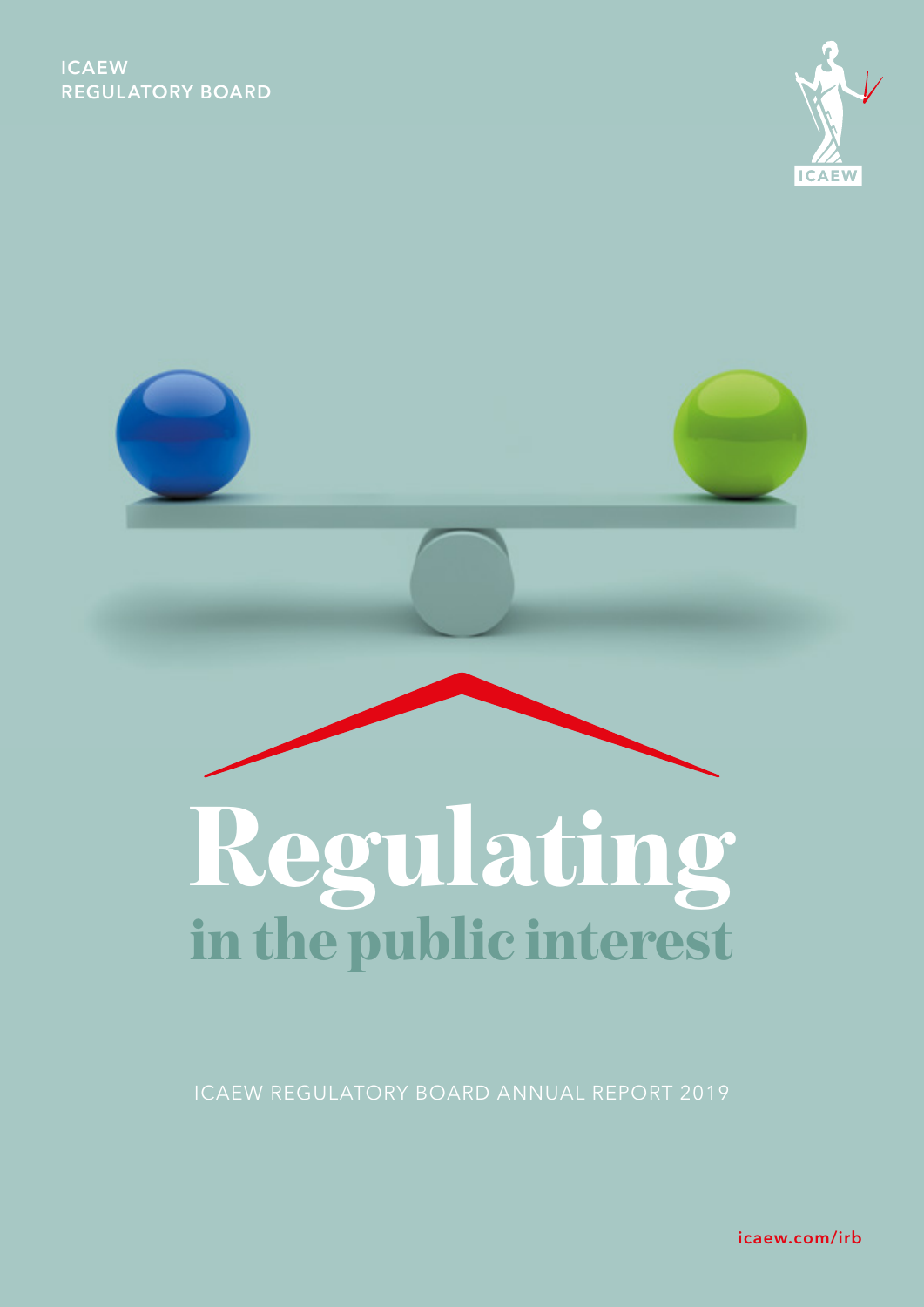# *Contents*

| <b>CHAIR'S REPORT</b>                                                              |    |
|------------------------------------------------------------------------------------|----|
| <b>INTRODUCTION TO THE IRB</b>                                                     | 2  |
| THE IRB'S OPERATIONAL SUPPORT                                                      | 3  |
| <b>OUR FOCUS DURING 2019</b>                                                       | 4  |
| <b>LOOKING AHEAD</b>                                                               | 10 |
| <b>PSD FINANCIALS</b>                                                              | 11 |
| <b>APPENDICES</b>                                                                  | 15 |
| Appendix 1: IRB members 2019/2020                                                  | 16 |
| Appendix 2: IRB meetings in 2019                                                   | 17 |
| Appendix 3: Use of delegated powers by the IRB in 2019                             | 18 |
| Appendix 4: IRB sub groups                                                         | 19 |
| Appendix 5: Supervisory bodies                                                     | 21 |
| Appendix 6: The Professional Standards Department senior management team structure | 22 |
| Appendix 7: The Professional Standards Department governance structure             | 23 |
| Appendix 8: The Professional Standards Department committees structure             | 24 |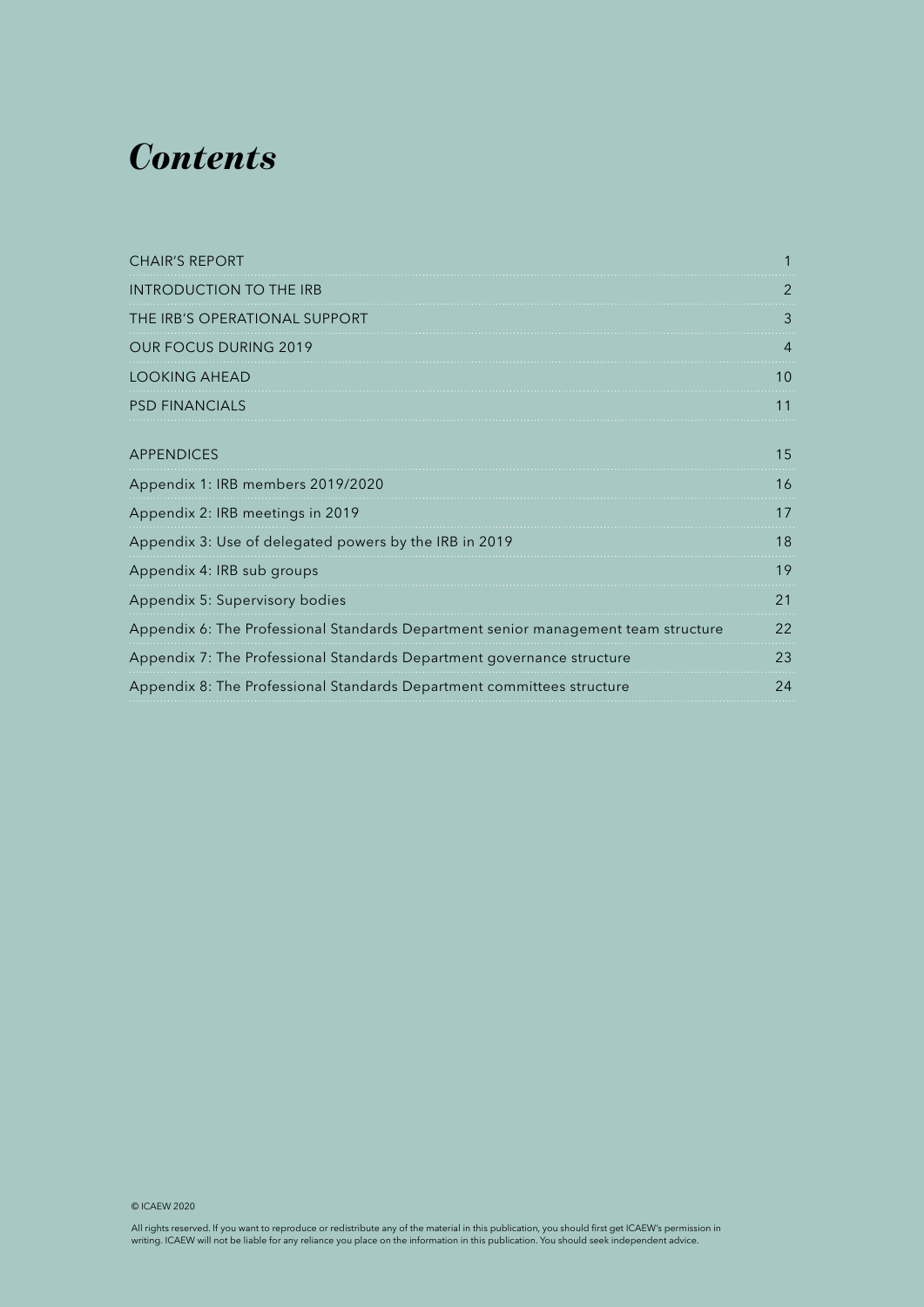# <span id="page-2-0"></span>*Chair's report*

It gives me great pleasure to present the ICAEW Regulatory Board (IRB) 2019 annual report.

The IRB was set up in 2016 to oversee ICAEW's regulatory and disciplinary functions. We have made tremendous progress in the past three years and I am very proud that we have established ourselves as a continuous improvement regulator – protecting the public interest by reviewing and challenging the work that is carried out by the Professional Standards Department (PSD).

During the past year we have turned our attention to increasing the transparency of our operations. Part of the result of that appraisal is this new-look annual report, in which we explain more about who we are and how we exercise our oversight while looking back on what we have achieved in 2019.

The past year has been a very challenging one for the accounting profession, with issues ranging from the potential impact of various consultations to uncertainty over the impact of Brexit. Where necessary we have met these challenges head-on, whether in receiving and discussing reports of the appropriate action to take or by reviewing and commenting on the PSD's responses to consultations on the future of audit and insolvency regulation.

Internally we continue to keep under constant review all aspects of the PSD's work: the complaints procedure; its monitoring of firms; the disciplinary rules and sanction guidance; and other regulations that are essential to ensure the proper running of ICAEW's regulatory and disciplinary processes.

ICAEW's oversight regulators need to know that the IRB is a competent, independent and active board – one they can trust to carry out its responsibilities effectively. We actively engage with our oversight regulators, maintaining open top-level dialogue and inviting them to meetings so they can feed back any concerns and we can discuss ways in which we can move forward.

The IRB knows there are many challenges ahead, both internally and externally. The future is uncertain. We are determined to concentrate on our stated aim that as a continuous improvement regulator we ensure ICAEW's regulatory and disciplinary processes continue to evolve to meet the public interest at all times.

Finally, I would like to express our gratitude to the PSD's Executive Director, Duncan Wiggetts, and to the IRB's secretary, Tracy Stanhope, for their diligent and generous support. The IRB has full confidence in Duncan's leadership to ensure the department works as it should while providing us with clear, full and candid reports of its operations and meticulous attention to incorporating our decisions, enabling us to move forward to carry out our responsibilities to ICAEW and the wider public with confidence.

Michael Caplon

Michael Caplan QC Chair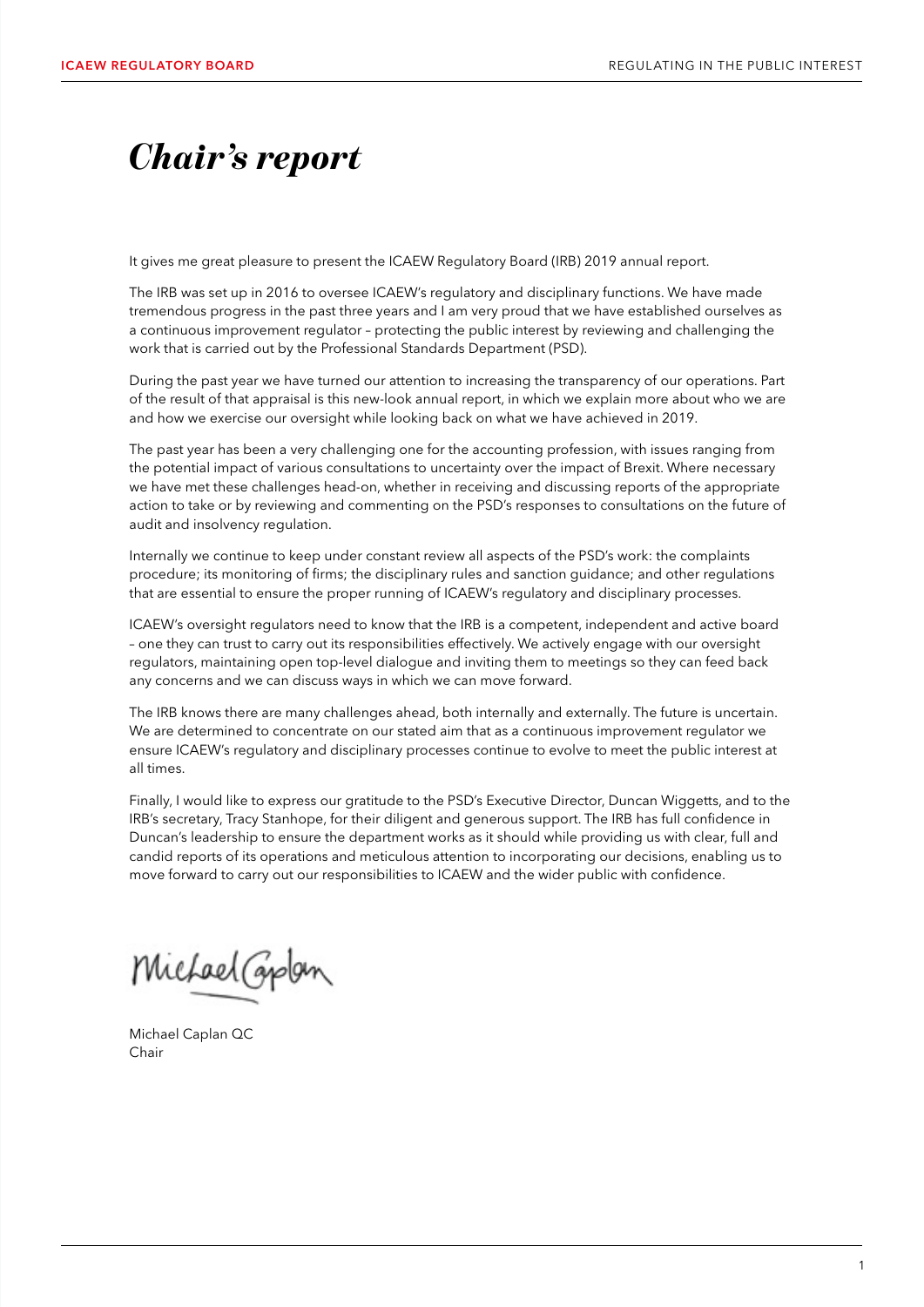# <span id="page-3-0"></span>*Introduction to the IRB*

The ICAEW Regulatory Board (IRB) is responsible for the regulatory and disciplinary functions of ICAEW. This structure provides separation of these functions from the other activities of ICAEW.

The public interest is at the forefront of everything that the IRB does. It also has regard to the objectives of the profession, as set out in ICAEW's Royal Charter.

The IRB's main role is to initiate and develop strategic priorities relating to the activities of the Professional Standards Department (PSD). It ensures that the processes that underpin the department's licensing and disciplinary functions work effectively and efficiently, that its operational targets support its strategy, and that it reviews progress of the operational plan and targets that are set.

A major part of this role is general oversight of the performance of Professional Standards committees including audit registration, insolvency licensing, investment business, review, legal services, investigations, fitness, disciplinary, appeals, Practice Assurance and professional indemnity insurance. This includes observation of committee meetings.

The IRB has 12 members, including the chair, and is formed of an equal number of lay and non-lay members. (A lay member is someone who is not and never has been a member, affiliate or employee of ICAEW or any accountancy body.) The chair has the casting vote, if required. The accounting members sit on the board to give guidance and not to represent ICAEW members' interests.

The IRB's terms of reference detail the powers delegated to the IRB. Details of when and how the IRB used its delegated powers during 2019 are included in Appendix 3.

A full list of IRB members is set out in Appendix 1. Dates of IRB meetings in 2019 and board members' attendance at these meetings is in Appendix 2.

The chair and IRB members are all appointed using an independent selection process. This helps ensure that the IRB is able to carry out its role of maintaining the highest professional and ethical standards.

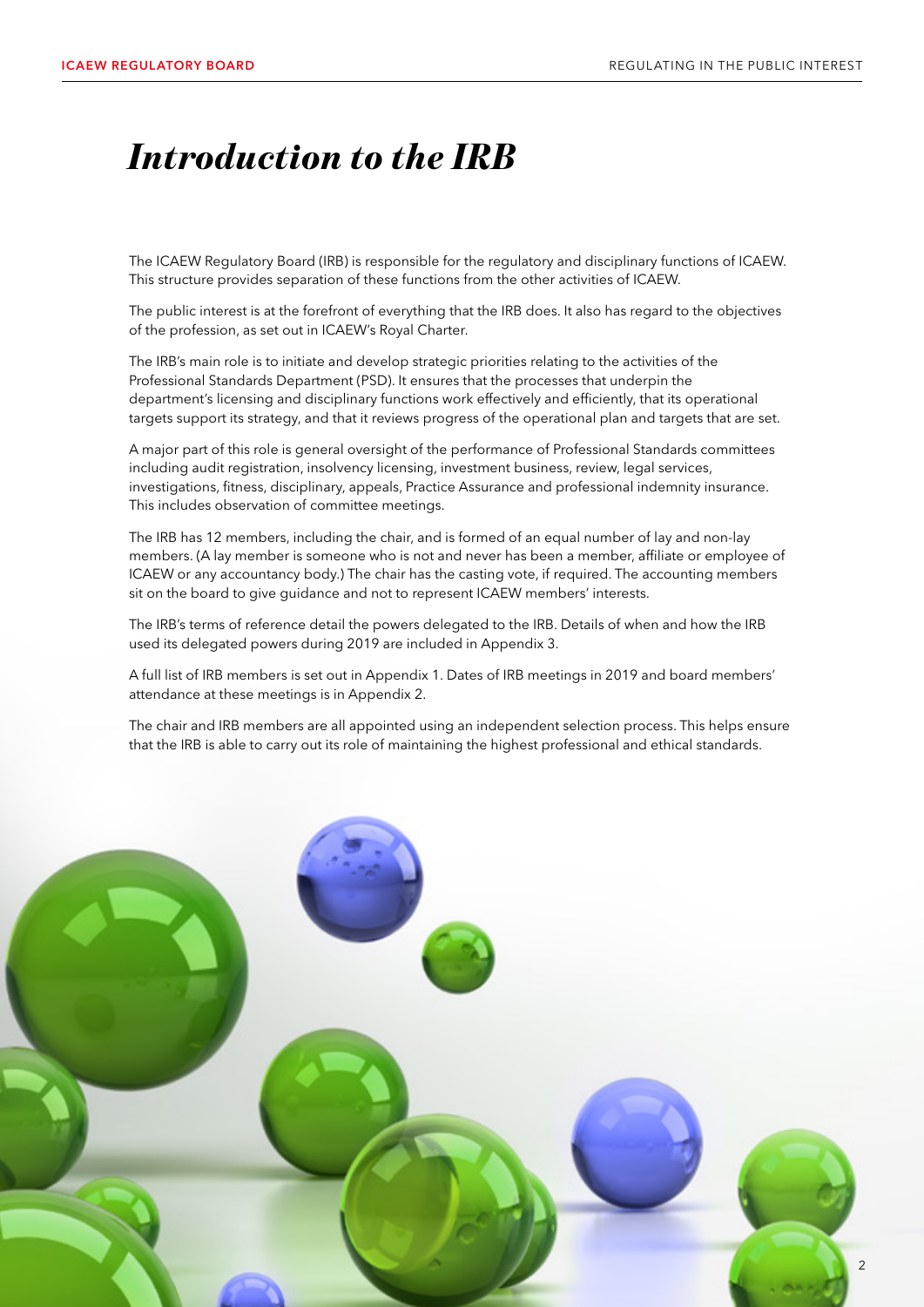### <span id="page-4-0"></span>*The IRB's operational support*

The IRB oversees the regulatory and disciplinary functions carried out by the Professional Standards Department (PSD). A chart showing the PSD governance structure is included in Appendix 7.

The PSD protects the public interest by making sure ICAEW's firms, members, students and affiliates maintain the highest standards of professional competency and conduct. The PSD's role is to:

- authorise members and firms to undertake work regulated by law: audit, local audit, investment business, insolvency and probate;
- support the highest professional standards in general accountancy practice through our Practice Assurance scheme;
- provide robust anti-money laundering supervision and monitoring;
- monitor firms and insolvency practitioners to ensure they operate correctly and to the highest standards;
- investigate complaints and hold members and firms to account where they fall short of standards;
- respond and comment on proposed changes to the law and regulation; and
- educate through guidance and advice to help stakeholders comply with laws, regulations and professional standards.

The PSD carries out functions such as responding to consultations, working with regulatory bodies on strategic change, and reviewing the rules and regulations around ICAEW's compliance and disciplinary functions. Details of these are set out in the relevant sections of this annual report.

All the PSD's regulatory and Practice Assurance functions are self-financing. Income is mainly funded by the fees paid by the firms or individuals regulated and supervised by ICAEW. These fees are set by the IRB. Fees are also generated from outsourcing contracts carried out by the Quality Assurance Department and from award-winning training films. More details of the PSD's financials are set out later in this report.

A chart of the PSD's senior management is included in Appendix 6.

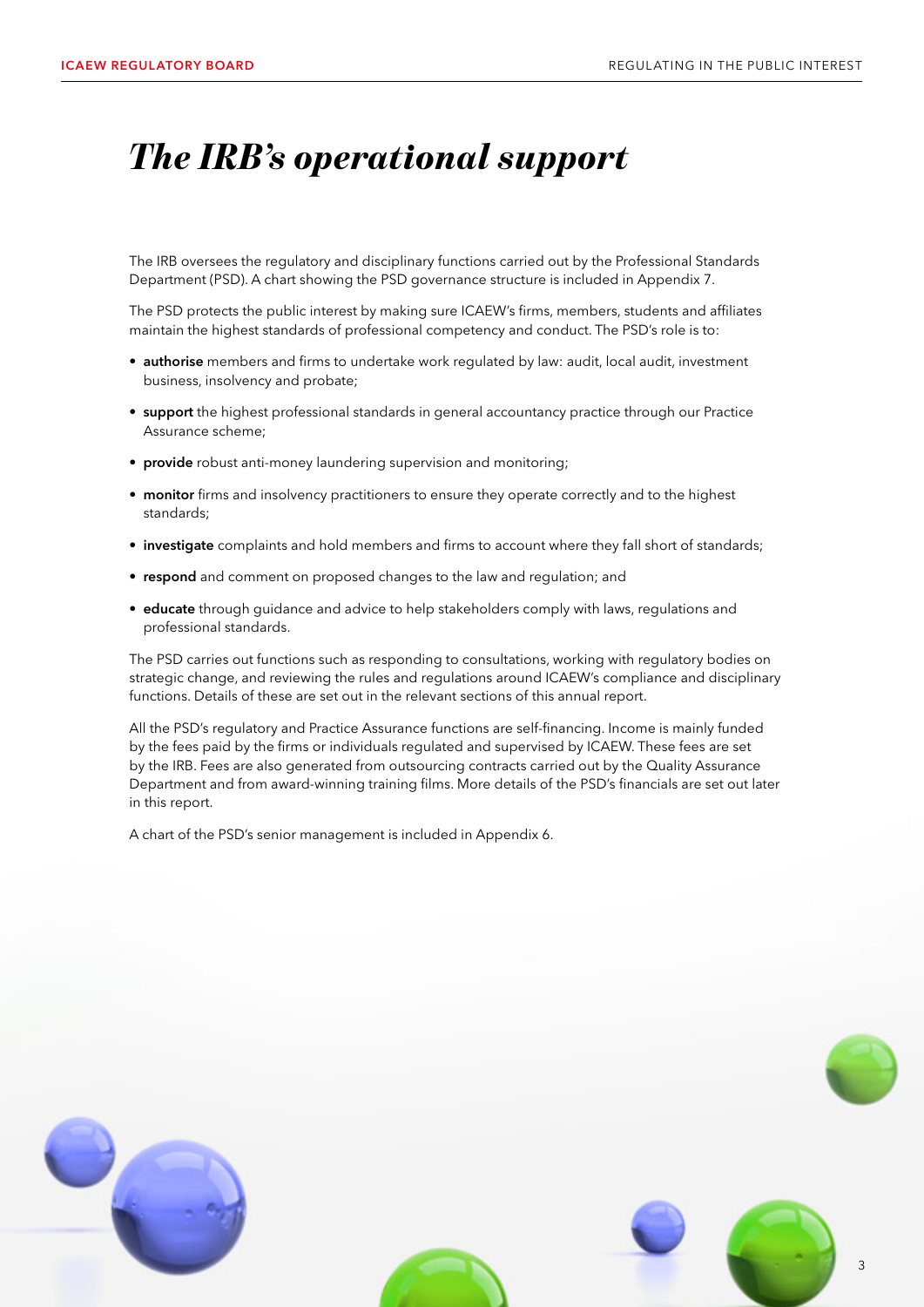**FOCUS** 

# <span id="page-5-0"></span>*Our focus during 2019*

### REVIEW OF THE PSD'S ROLE

A great deal of the IRB's role focuses on ensuring the PSD runs the processes that underpin licensing and disciplinary work effectively and efficiently. The department has had a busy and challenging year but has made excellent progress against the objectives set by the IRB. This includes case and application management and, reflecting the IRB's focus on continuous improvement, a range of change projects and initiatives.

We do not always agree with recommendations put forward by the PSD, and we do and are prepared to challenge their approach. One example in 2019 was the proposed revised guidance on ICAEW members' duty to report misconduct; we asked the PSD to further revise and restructure this. Another was with regard to the review of decisions made by the regulatory committees: it was proposed that one layer of appeal should be removed. We took the view that both appeal routes should remain. In both cases our challenge was informed by our public interest remit and our decision was made after careful discussion and consideration. We speak up robustly where we feel the public interest is not best served with the suggested approach and ensure it is changed or amended as appropriate.

### Working with oversight regulators in 2019

While the IRB engages with oversight regulators at the top level, PSD staff have more contact with the operational side to ensure the continued smooth functioning of ICAEW's regulatory functions is in accordance with the supervisory bodies' expectations.

The FRC typically carries out an annual inspection of ICAEW in its capacity as a recognised supervisory body (RSB) for UK statutory and local audit, and this inspection includes registration, monitoring and enforcement. Onsite inspections of monitoring and enforcement were carried out in 2019 while the FRC followed up on findings from a substantive inspection of registration carried out during the previous year.

During 2019 the PSD worked with other RSBs to agree common audit quality indicators with the FRC oversight team. It enhanced its monitoring documentation requirements to address FRC recommendations relating to the review of large and complex audits.

It also worked with the oversight bodies of the three Crown Dependencies to update their Audit Regulations; and with the Isle of Man FSA, the Isle of Man Society of Chartered Accountants and the FRC to implement a new voluntary audit regulation scheme.

The PSD provided considerable input to the response to the Insolvency Service's review of voluntary reforms concerning the sale of insolvent businesses, via pre-packaged arrangements, to connected parties (including the existing directors). The decision is now with the government on whether to legislate change forcing these sales to have an independent opinion on the deal or to ban the sales outright.

Changes to the Practice Assurance Regulations published in 2019 gave the Practice Assurance Committee sanctioning powers, including on money-laundering matters. This supports OPBAS's stated aim for an enforcement strategy to include a credible deterrent for firms, as it enables the committee to take direct disciplinary decisions on certain AML breaches.

A list of the organisations with which the IRB has oversight over ICAEW's supervisory relationships is given in Appendix 5.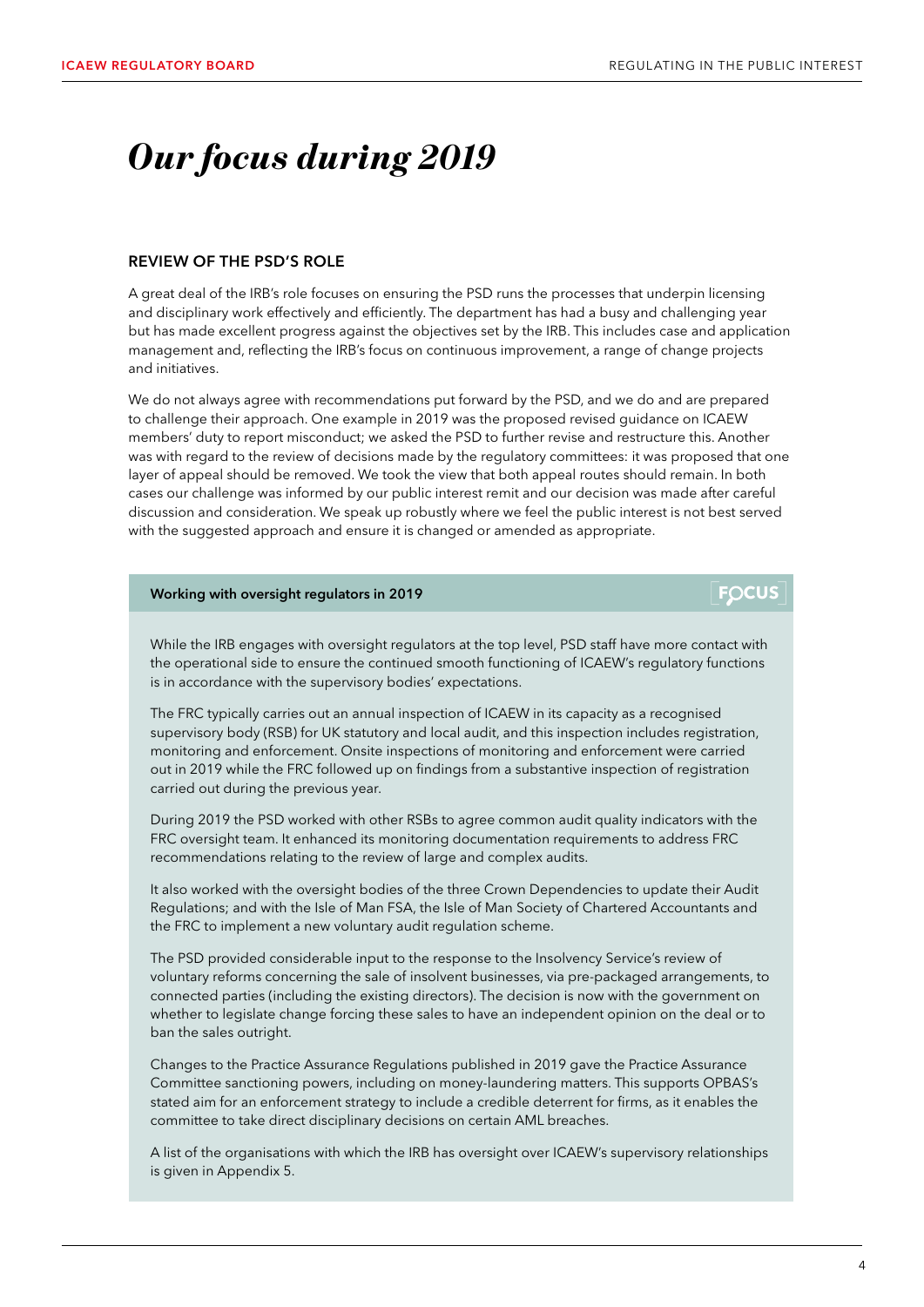### Shaping the future of regulation

### **FOCUS**

The PSD policy team helps craft and answer questions on regulations under which ICAEW members and firms operate. It works closely with oversight bodies and government in framing legislation, policy and guidance that these bodies issue. The team's focus is on outcomes rather than prescription and it seeks to keep this principle at the fore when dealing with oversight regulators.

The Kingman, Competitions and Markets Authority (CMA) and Brydon reviews dominated audit regulatory policy discussion in 2019. The PSD policy team, alongside colleagues in other ICAEW departments, considered the possible reactions and implications of the Kingman and CMA reports before submitting representations on the regulatory proposals that were put forward. The PSD will also contribute to discussions and consultations in response to the Brydon report in 2020.

During 2019 the PSD policy team continued its work with BEIS and the FRC in reframing statutory instruments associated with accounting and audit in relation to Brexit, helping the government meet its Brexit aims as well as enabling practitioners to continue work they had previously done in the EU. The team collaborated with the FRC and IAASA, the Irish audit regulator, on the impact of Brexit and how this will affect firms regulated by ICAEW; and with IAASA and the other chartered institutes to enable UK practitioners who currently perform audits in Ireland to be able to continue doing so after Brexit.

Work continues with OPBAS, the AML oversight regulator, on enhancing and improving the AML approach. Part of this focused on continuing the collaborative approach of ensuring consistency across the accountancy professional body supervisors via the Accountancy Affinity Group. ICAEW is also a member of the Information Sharing Expert Work Group, chaired by OPBAS, which aims to share information and intelligence between the professional body supervisors and law enforcement to ensure better identification of threats and emerging risks, and focused education of members.

The PSD policy team put together a comprehensive response to the Insolvency Service's call for evidence on proposals that would take regulation away from professional bodies, explaining and justifying why ICAEW (with IRB oversight) performs a valuable and independent role.

### OVERSIGHT OF PROFESSIONAL COMMITTEES

A large part of our role is oversight of the professional conduct and regulatory committees which support the operation of the PSD. IRB members carry out our oversight of these committees by observing their meetings and we invite the chair and secretary of these committees to our board meetings. We aim to cultivate open and supportive relationships between the board and these committees and we give feedback on their operations and apply the same ethos of constructive challenge to their work as we do to the work of the PSD.

We feel it is important that the terms of reference, rules, operations and leadership rules of these committees are reviewed on a regular basis. This is necessary to ensure that they remain fit for purpose so they can carry out their role of maintaining the highest professional and ethical standards. They must do so in a proportionate, accountable, consistent, transparent and focussed manner.

All committee members are required to undertake induction training on appointment and subsequent annual training in a structured way.

Details of the PSD committees and their responsibilities are set out in Appendix 8.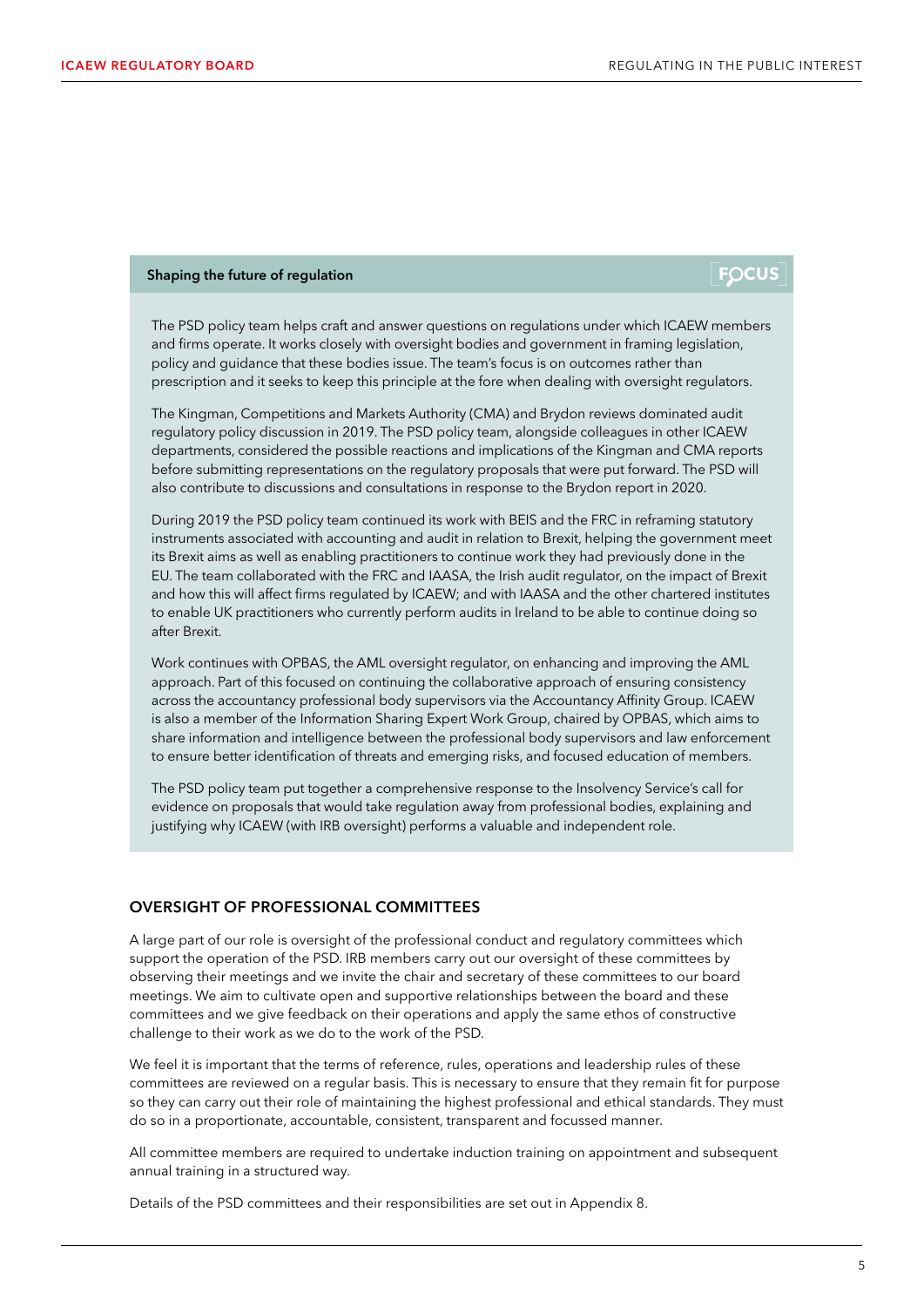**FOCUS** 

### DISCIPLINARY RULES AND REGULATIONS

Our oversight of ICAEW's disciplinary process means ensuring safeguards are in place so that procedures operate effectively, efficiently and fairly. We review and discuss proposed changes suggested by legal counsel and approve their incorporation into annual updates. In 2019 we formed a working group which is dedicated to a more systematic review of these changes on an ongoing basis. The working group is also carrying out a holistic review of the current rules to ensure their relevance and completeness, and its proposals will be reviewed by stakeholders in 2020.

Major changes made in 2019 include introducing settlement orders and agreements. A fast-track system now deals with complaints, where appropriate, based on criminal convictions by taking them directly to tribunal rather than having to go to the Investigation Committee first, significantly cutting the average time for these investigations.

The vast majority of complaints are reasonable and require investigation. Unfortunately, a few can properly be categorised as vexatious, and dealing with these has a negative impact on staff morale, blocking processes and resulting in increased costs. After careful deliberation we have approved a Code of Conduct for Complainants [\(icaew.com/complainantsconduct](http://icaew.com/complainantsconduct)). The Code is a fair and professional framework which explains the rights and obligations of anyone who makes a complaint to ICAEW about a member or firm. This creates an appropriate process for someone to make a complaint which protects both the person making the complaint and staff while not erecting any barriers to the complaint process.

In 2018 we introduced a fixed penalty scheme ([icaew.com/sanctions\)](http://icaew.com/sanctions) which enables fixed penalties to be applied for various compliance failures: this is possible only when the member makes a full admission of the failure and consents to the fixed penalty. We reviewed the fixed penalty scheme in 2019 to check that it is working as expected. While we were satisfied with the information available, we considered it appropriate to make some minor changes to ensure the scheme is balanced and proportionate.

The sanctions guidance was amended to include more robust anti-money laundering sanctions and penalties, leading to ICAEW becoming a more credible regulator in this area.

### Accountants and legal services

Probate is one of several reserved legal activities which, until 2014, could only be conducted by solicitors. In that year ICAEW became the first approved probate regulator and licensing authority outside the legal profession, and since then more than 300 of its firms have become accredited for probate.

ICAEW authorises firms, in which all the principals and owners of the firm are individually authorised to carry out probate work. It also licenses firms, in which not all the principals or owners are authorised for probate, but at least one principal must be.

ICAEW has now been designated as an approved regulator and licensing body for the administration of oaths.

During the year the PSD has also been working with the legal services oversight regulator, the Legal Services Board, on implementation of its Internal Governance Rules.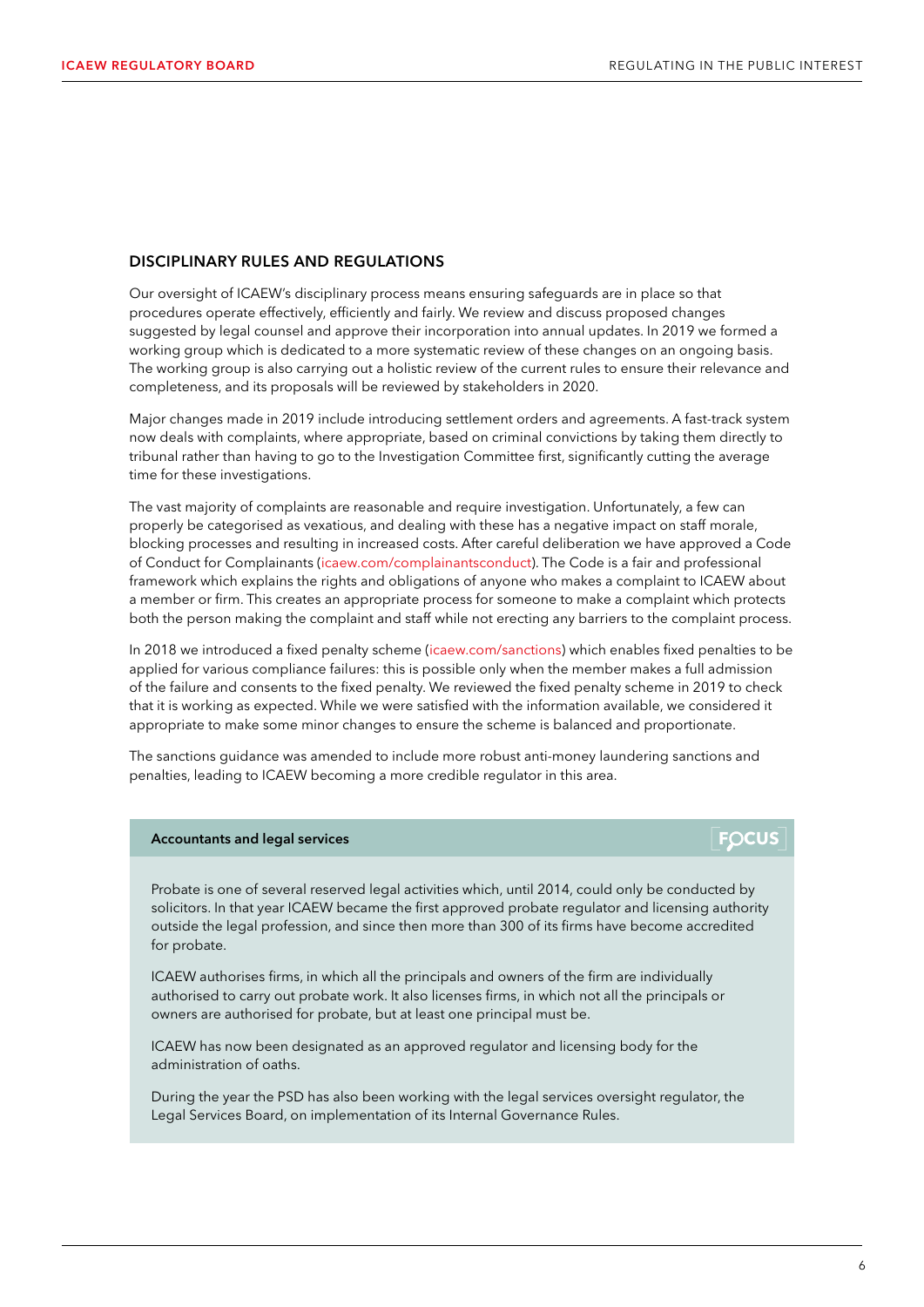### WORKING GROUPS

Working groups are an important aspect of our agile and responsive approach to considering specific topics. During 2019 we set up an AML Project Board to ensure that we continue to drive oversight of anti-money laundering to ensure ICAEW firms and members are complying with regulations and acting professionally in this area.

Working groups set up in 2019, in addition to those mentioned elsewhere, cover the Insolvency Code of Ethics and conflicts of interest; Review of insolvency regulation; Audit Regulations, annual returns and audit regulatory plan and the IRB terms of reference. All working groups have either a majority or parity of lay members to ensure the right balance between independence and appropriate professional input.

In 2018 we convened a working group (named Project Light) in recognition that increased transparency over what we do and how we do it is vital for effective regulation. We continue to put a great deal of effort into enhancing our communications and transparency to ensure greater clarity in our messaging and positioning as a world-leading improvement regulator. A re-write of our website is ongoing (with the next steps including an increase in the information published online about our board meetings) and has already resulted in a dramatic increase in traffic, with a 170% rise in unique page views to the IRB's landing page – [icaew.com/irb](http://icaew.com/irb)

Details of all our various working groups and their members are set out in Appendix 4.

### Future focus on anti-money laundering

The 5<sup>th</sup> Money Laundering Directive came into effect in January 2020. Regulations under the directive require firms to report any discrepancies between the information they are given on a new client with that held on the Persons of Significant Control register at Companies House. From 2020, the Quality Assurance Department (QAD) will assess how firms have incorporated the new requirements in the amended Money Laundering Regulations 2017 in their anti-money laundering procedures and will check that firms are reporting discrepancies.

QAD's general approach will become far more AML-risk based, using data that has been compiled on firms' AML risks to ensure a more focused and targeted review of firms that are seen as high- or medium-risk. The highest risk firms will have their AML procedures monitored separately from the rest of their Practice Assurance review to ensure more time and resource is given to this work.

QAD's monitoring visits will also place more focus on firms' reporting of suspicious activities by their clients. In 2020 the department will conduct a thematic review of Suspicious Activities Reports (SARs) in the highest-risk firms to collect data and look for trends and correlations that allow a greater understanding of vulnerabilities and threats and to identify ways in which firms can train staff in how better to spot potentially suspicious issues. It will also start reviewing SARs during its onsite visits to support the UK Financial Intelligence Unit in improving the quality of SARs submitted by chartered accountants.

### **FOCUS**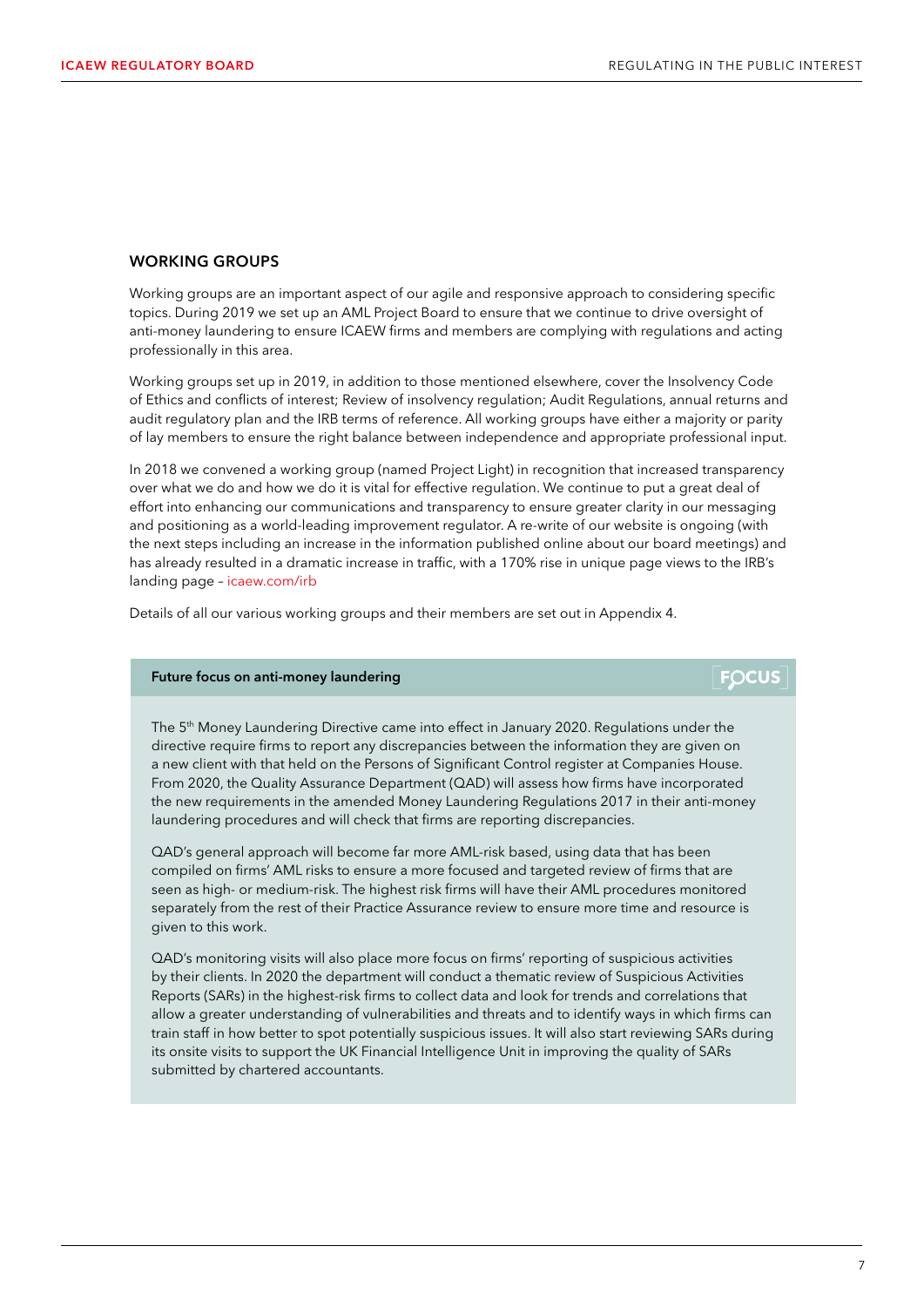### MONITORING REVIEWS

We monitor the Quality Assurance Department (QAD) whose reviewers, mainly chartered accountants with senior experience, deliver core audit reviews, Practice Assurance reviews (incorporating checking compliance with anti-money laundering requirements) and designated professional body reviews. There are specialist review teams for insolvency, local public audit, probate and work delivering our various UK and overseas contracts. We receive and assess regular reports on the QAD's work; these reports summarise their activities and issues arising at an appropriate strategic level.

Firms complete feedback questionnaires on QAD visits, which are analysed by a third party. Satisfaction levels are consistently high: during 2019 firms rated reviewers at 90% or more across all six feedback categories.

### International market for monitoring services

### **FOCUS**

The Quality Assurance Department (QAD) has built a strong reputation over the years for the rigour and excellence of its work and the educational approach it takes in dealings with firms being monitored to help them improve their systems and processes.

This first-rate reputation has created demand for QAD to deliver a number of monitoring contracts for other organisations both within the UK and overseas. These include contracts relating to audit, Practice Assurance and insolvency monitoring. This aspect of QAD's work continues to go from strength to strength with positive feedback being received from all those it works with.

Following a competitive tender process, in 2019 QAD renewed its audit monitoring contract with the Cayman Islands Institute of Professional Accountants. It started a new contract with the Dubai Financial Services Authority, renewing a monitoring relationship established some 10 years ago. On audit it continues to support ICAEW's European Office in delivering the APSF Quality Assurance Network and supports international capacity building colleagues in delivering any audit monitoring element of their contracts – in 2019 this included Nepal and Cambodia.

During 2019 QAD signed a contract to provide insolvency monitoring services to the Institute of Chartered Accountants of Scotland (ICAS) and extended its work for the Institute and Faculty of Actuaries (IFoA). In addition to continuing to support the IFoA with its Quality Assurance Scheme of accrediting firms of actuaries around the world, QAD undertook a pilot project as part of the IFoA's move from an inputs- to an outputs-based CPD system. Work for the IFoA in 2019 included visits to Malaysia and Kenya.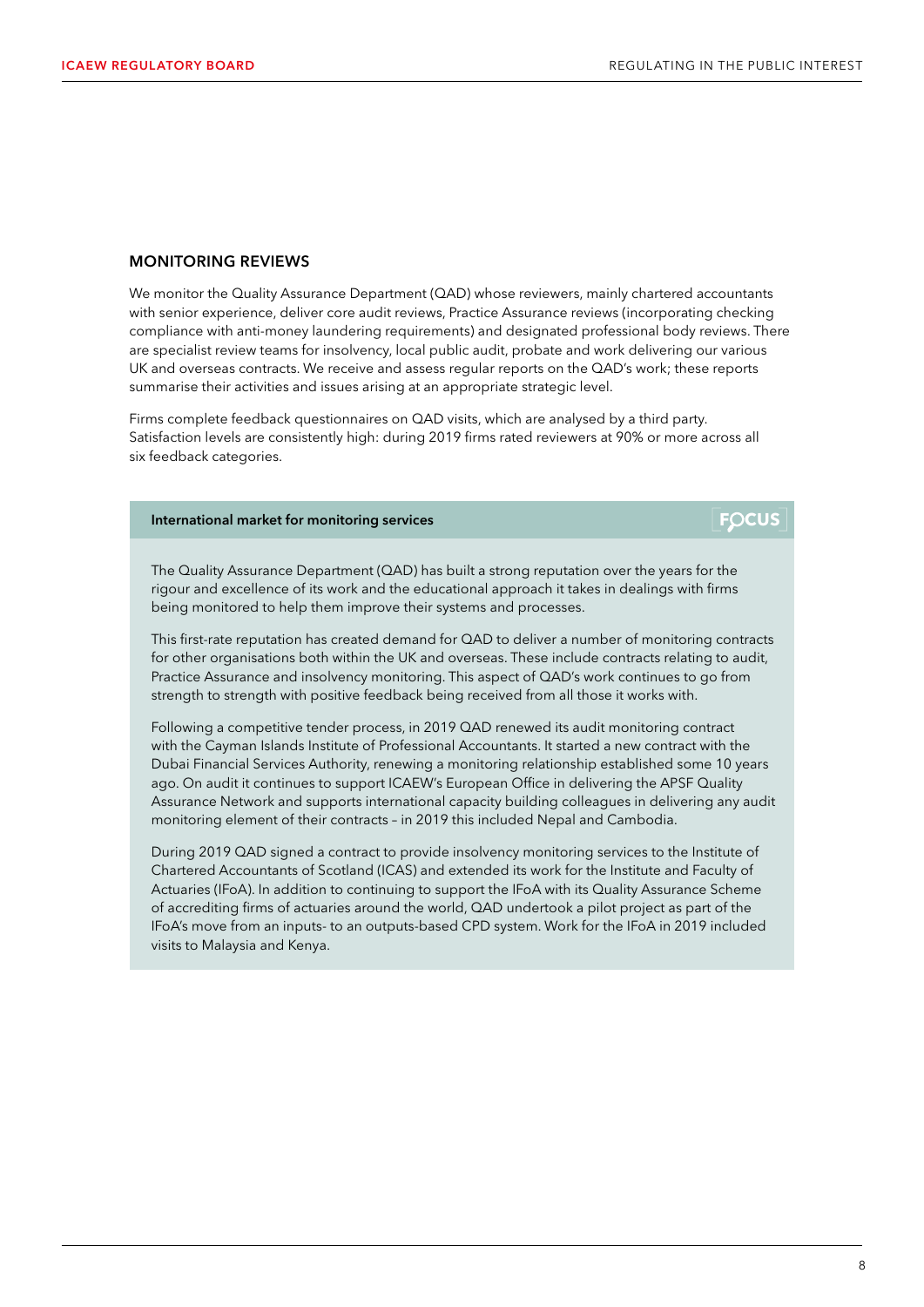# *PSD activity in 2019*



# **QAD visit feedback:**

83% very satisfied with process management 88% very satisfied with interaction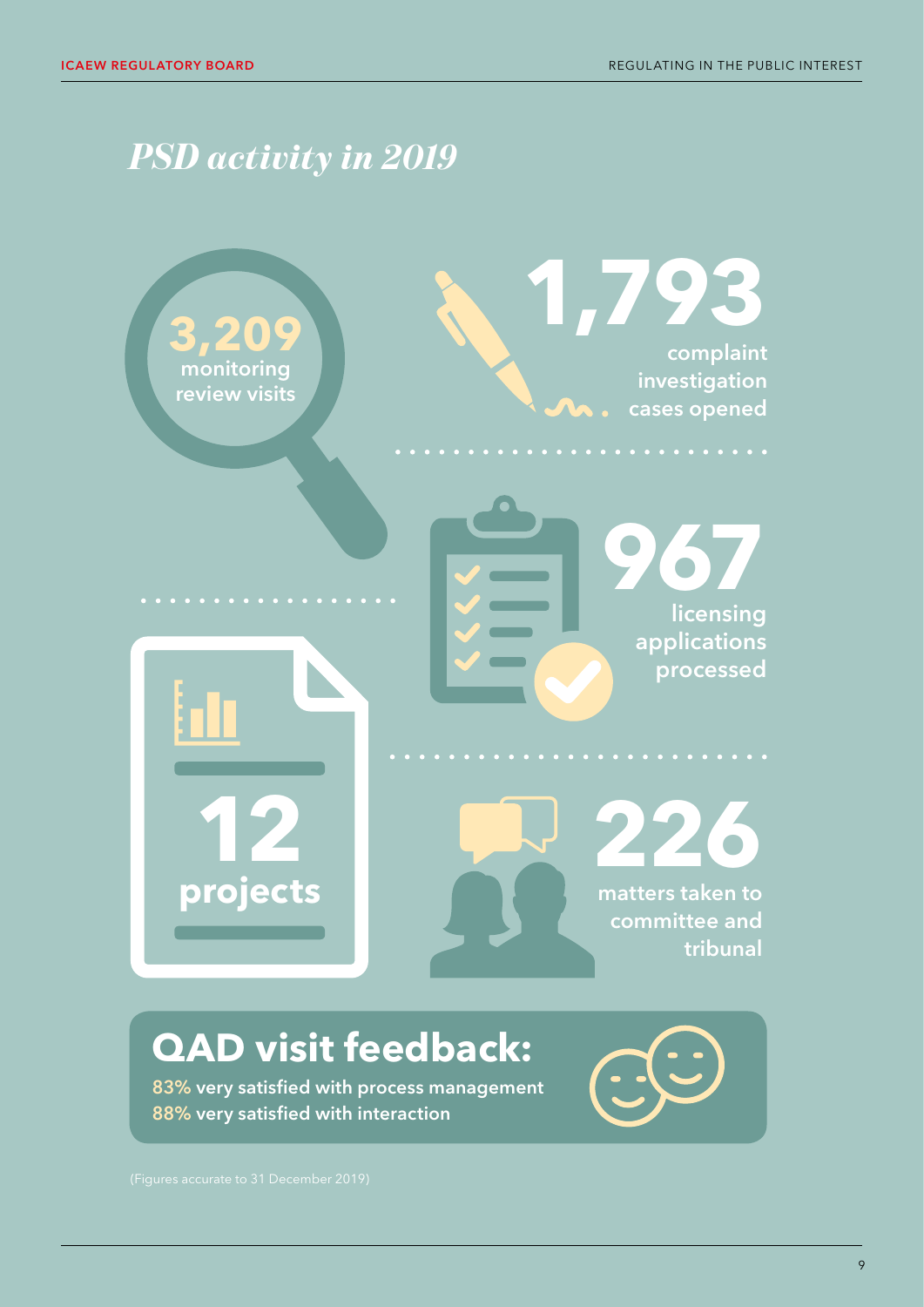.

# <span id="page-11-0"></span>*Looking ahead*

One of the most important challenges in the year ahead will be considering the potential outcomes and the impact of recommendations made in the Kingman report and the Brydon review. We will continue our dialogue with the Legal Services Board on implementation of its new Internal Governance Rules for legal service regulators, and consider the impact of the outcome of the Insolvency Service's consultation on whether to introduce a single insolvency regulator in the UK. We do consider that our role has evolved and is changing given the many challenges that have happened and are likely to take place in the future.

The project to amend the Disciplinary Bye-laws [\(icaew.com/dbls\)](http://icaew.com/dbls) to ensure that all the rules and regulations are up to date and appropriate for today's working environment will continue in 2020. Our proposals will be put to stakeholders and we will work with them to ensure that the final drafts reflect a fair and efficient set of rules that protect the public.

We are continuing our own quality assurance review of the PSD committees. Times, processes and views change, and it is important that these committees continue to be fit for purpose. This review is ongoing and in 2020, for example, we will be looking at the rules for the complaints process and considering general governance processes such as cooling-off periods for PSD committees and IRB membership.

Working in the public interest is, and will continue to be, central to everything we do. While we acknowledge that a natural tension can occasionally arise between the interests of the public and those of ICAEW members and firms, there is always a full and frank discussion when such tensions become apparent and our decisions are always taken with the public in mind. This has been our ethos since the IRB came into being, and will continue to drive our operations in the years ahead.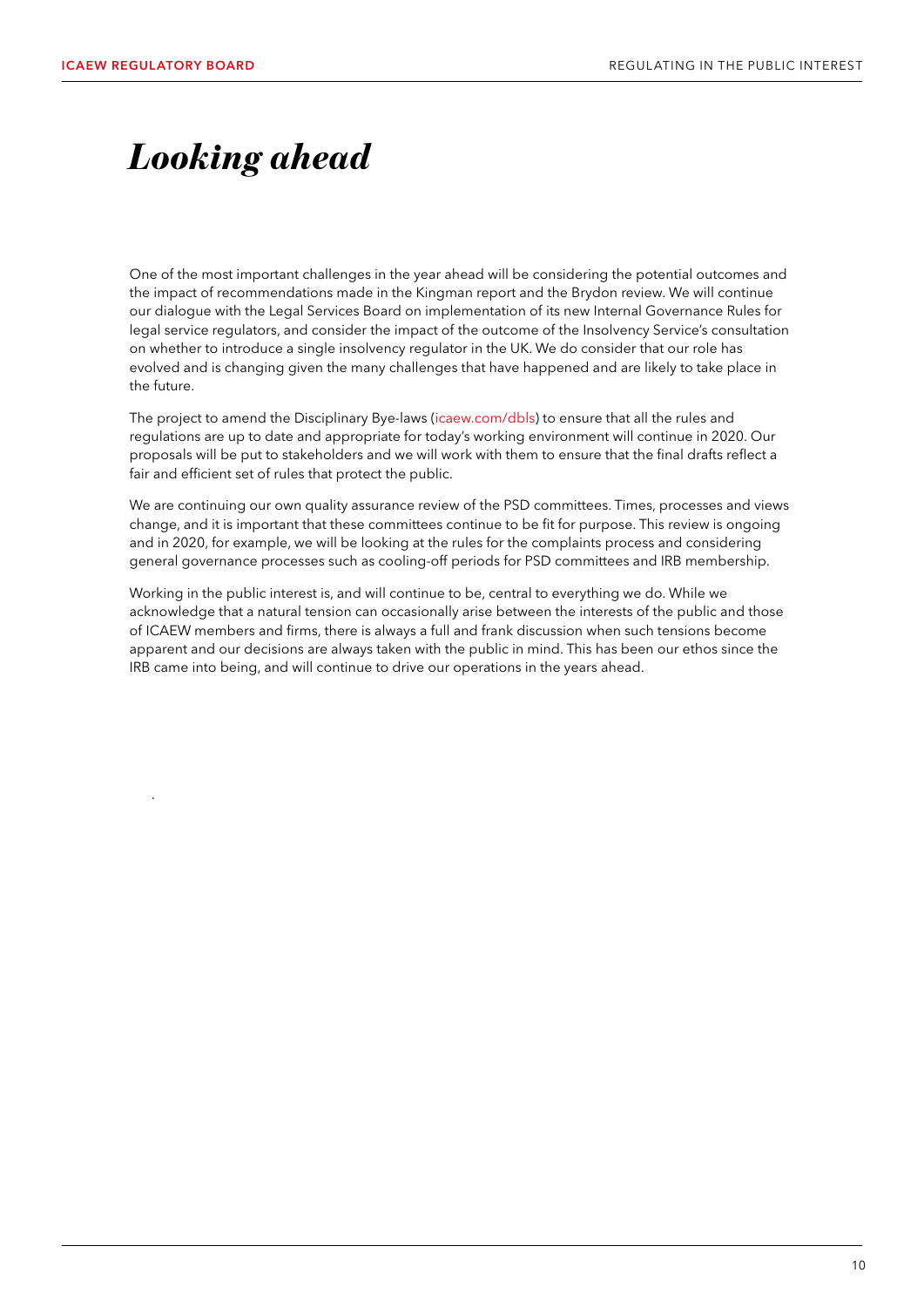**FOCUS** 

# <span id="page-12-0"></span>*PSD financials*

The IRB continues to work hard to find the best balance between the regulatory cost burden placed on those registered with ICAEW, value received, and ensuring that the PSD has the right resources in place (including recruiting and training new staff and developing its existing teams).

### THE PSD'S BUDGET

The PSD's budget represents its range of activities ie, self-financing regulatory and Practice Assurance (PA), the net cost of member-related discipline, margin generating products and services and, from time to time, investment in new areas.

The self-financing principle (sometimes called 'user pays') is in operation in the regulatory and PA area, whereby income is targeted to match expected cost.

The budget and longer-term operational plan and associated financial strategy address the challenge of income and cost opportunity and threats, increased expectations and required funding from oversight bodies and fellow regulators, investment and change funding and, crucially, provide sufficient resources in order to:

- work in the public interest;
- carry out statutory and regulatory functions;
- deliver a range of services and initiatives as an improvement regulator; and
- explore new practice and educational opportunities.

### Levies we collect on behalf of other organisations

The organisations that oversee the regulatory work of ICAEW, such as the Insolvency Service and the FRC, require funding. As required, we collect levies on behalf of these bodies.

To note, there is no budget subsidy to the regulatory and PA activities from ICAEW membership subscriptions which only contribute to the cost of ICAEW member discipline (non-statutory regulatory complaints). Costs relating to complaints have been growing at a rate ahead of inflation in recent years reflecting the higher number of complaints and a generally more litigious and societal blame culture.

The PSD regulatory budget also includes levies. These are used to source funding for the operation of the bodies including the FRC, OPBAS, Insolvency Service, the insolvency complaints gateway, FRC Conduct Committee and conduct case funding and the operation of the investment business and reserved legal services compensation schemes.

The budget is sub-divided into functions and reported in this way for management control purposes: Regulatory, Member Discipline, Products, and Pension and Investment Funding.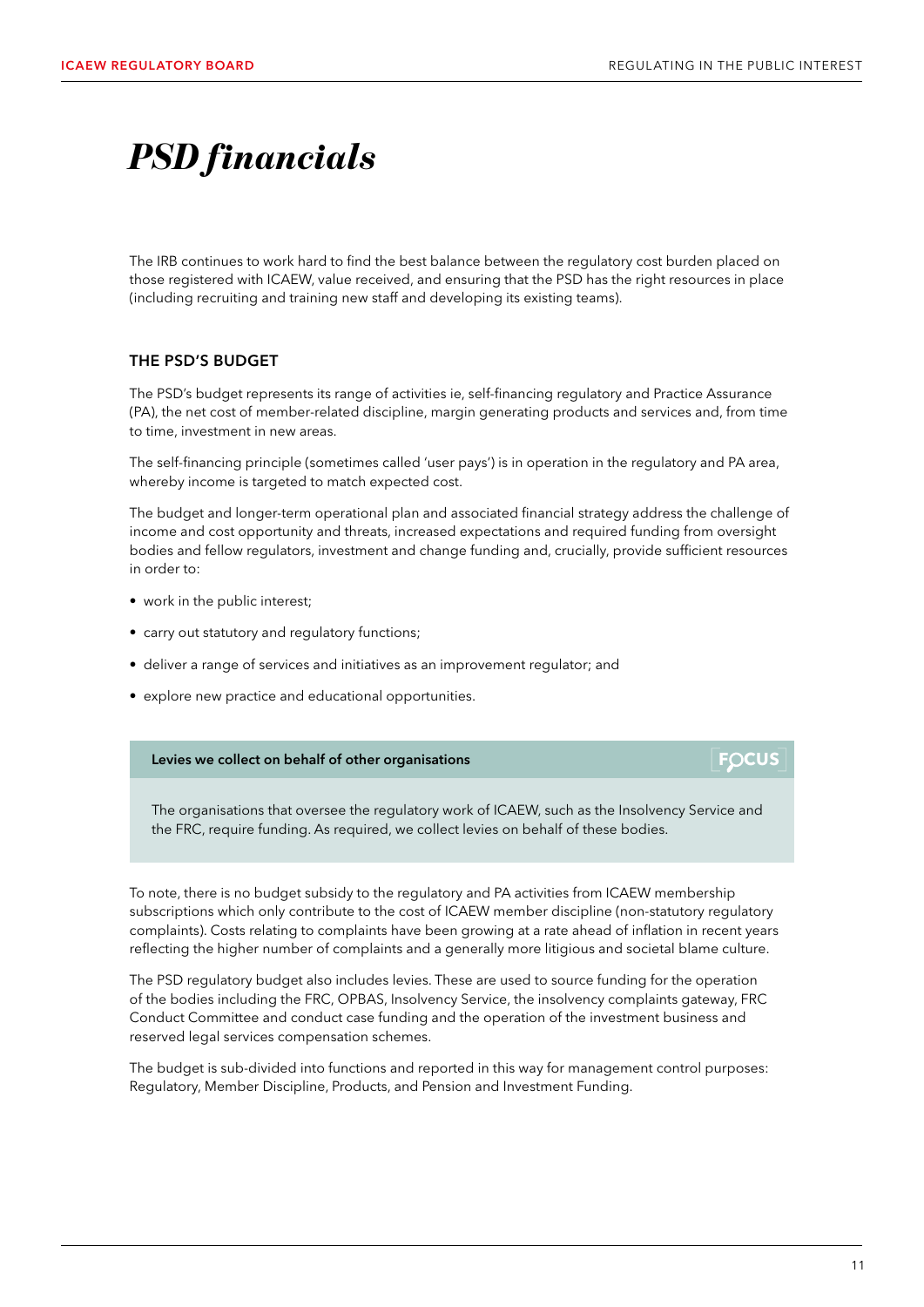There are four main income and cost areas:

- Income generated from regulatory registration fees and product charges.
- Levies on firms and individuals largely to fund oversight organisations and compensation scheme arrangements.
- Operating costs.
- Overheads including property, utilities, systems.

We also receive fines and associated recovery of costs incurred.

The following year's draft budget is produced for the June IRB meeting. The budget underpins the fee and levy increase proposals for the IRB to review, change where applicable, and approve.

The department operates with a strong sense and commitment to financial stewardship, the selffinancing model and budget targets. We know that we operate in a competitive environment and that regulatory fees are a cost of operation for registered firms, individuals and therefore for their customers.





#### 12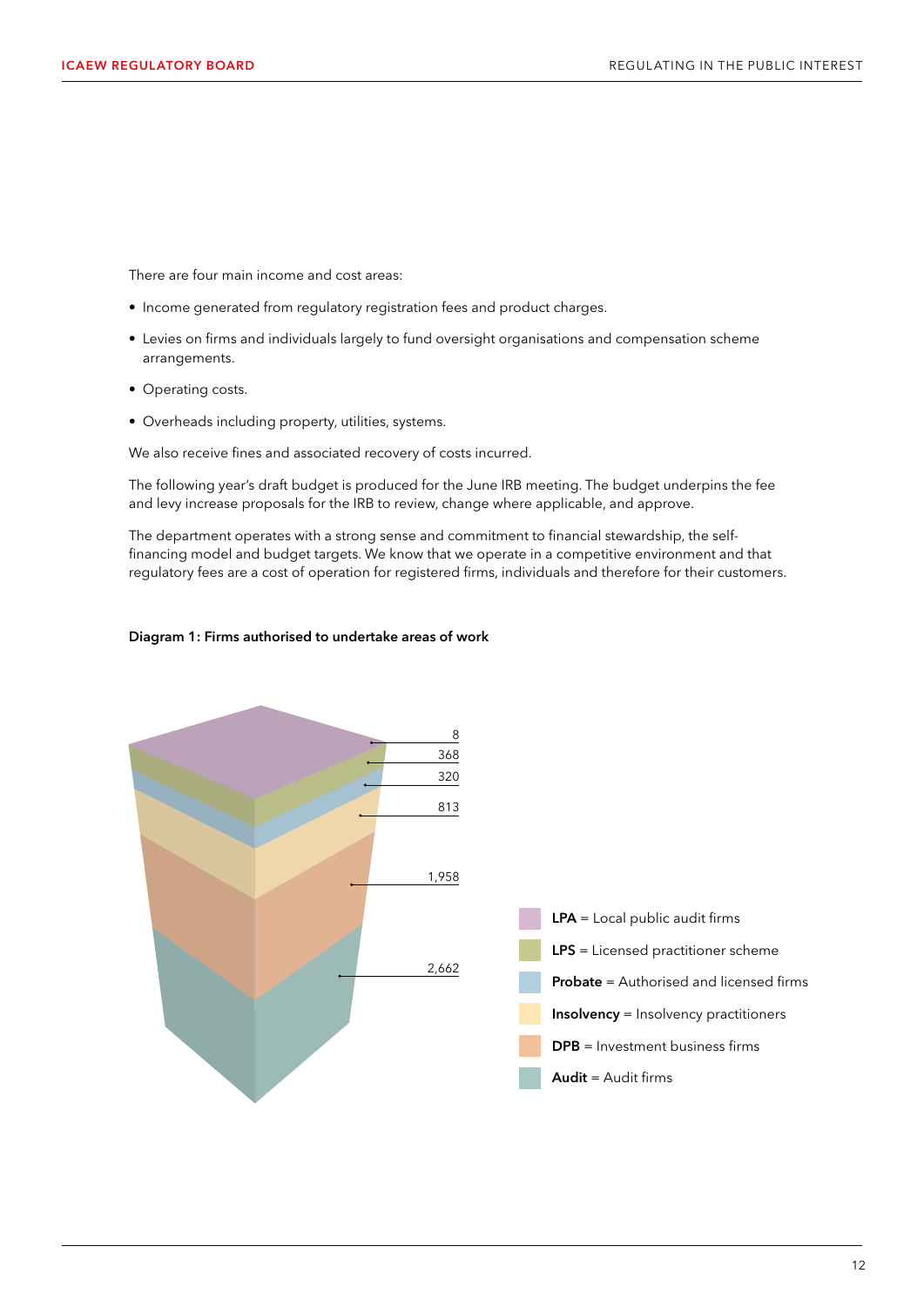

### Diagram 2: Income analysis 2019 (all figures are £,000)

Diagram 3: Cost analysis 2019 (all figures are £,000)



Costs for the IRB do not include PSD staff time, travel and subsistence expenses or room hire charges. These costs are incorporated in the relevant slices of this chart.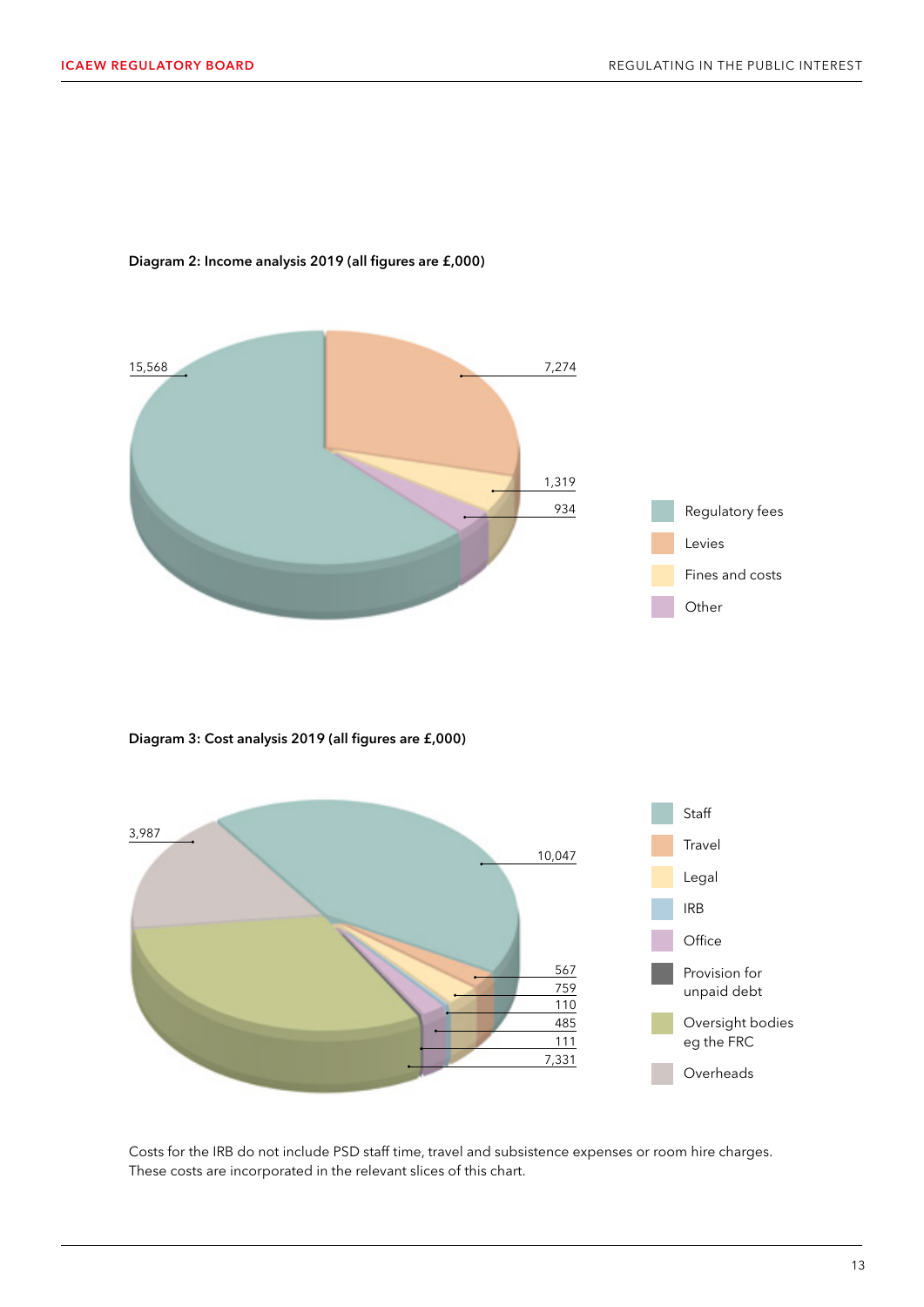

Diagram 4: Regulatory income analysis 2019 (all figures are £,000)

### 2019 FINANCIAL RESULTS

The regulatory areas met the self-financing target. As anticipated, volumes of firms registered for audit and investment business, and individuals in the Practice Assurance scheme, fell. The financial strategy and operating model take these market pressures and changes into account. The cost base (largely staff) is considered to be well managed.

The PSD team grew during the year, reflecting the increased demand on Professional Conduct staff in relation to member discipline. While poorly behaving ICAEW members remain a small minority, the number of complaints has increased and, in some instances, involve cases more complex to investigate and take through the committee and tribunal process.

Activity has also increased in relation to our role as an anti-money laundering supervisor. Working closely with OPBAS, this will continue and is included in the levy charged to UK practising certificate holders.

### 2020-2022

Financial planning reflects a busy and ambitious department. There are risks, such as those related to Brexit and the cost of conduct investigations, but also opportunities, including the potential for new areas of regulation, contract work with fellow regulators.

The 2020 budget and income and cost projections for 2021 and 2022 are considered pragmatic. Risk and mitigating actions to secure appropriate income in order to be able to discharge our regulatory duties have been considered and will be monitored regularly.

Financial plans, including project proposals and business cases, will be reviewed with the IRB. A 2021 budget and fee proposal will be presented for review and approval mid-2020.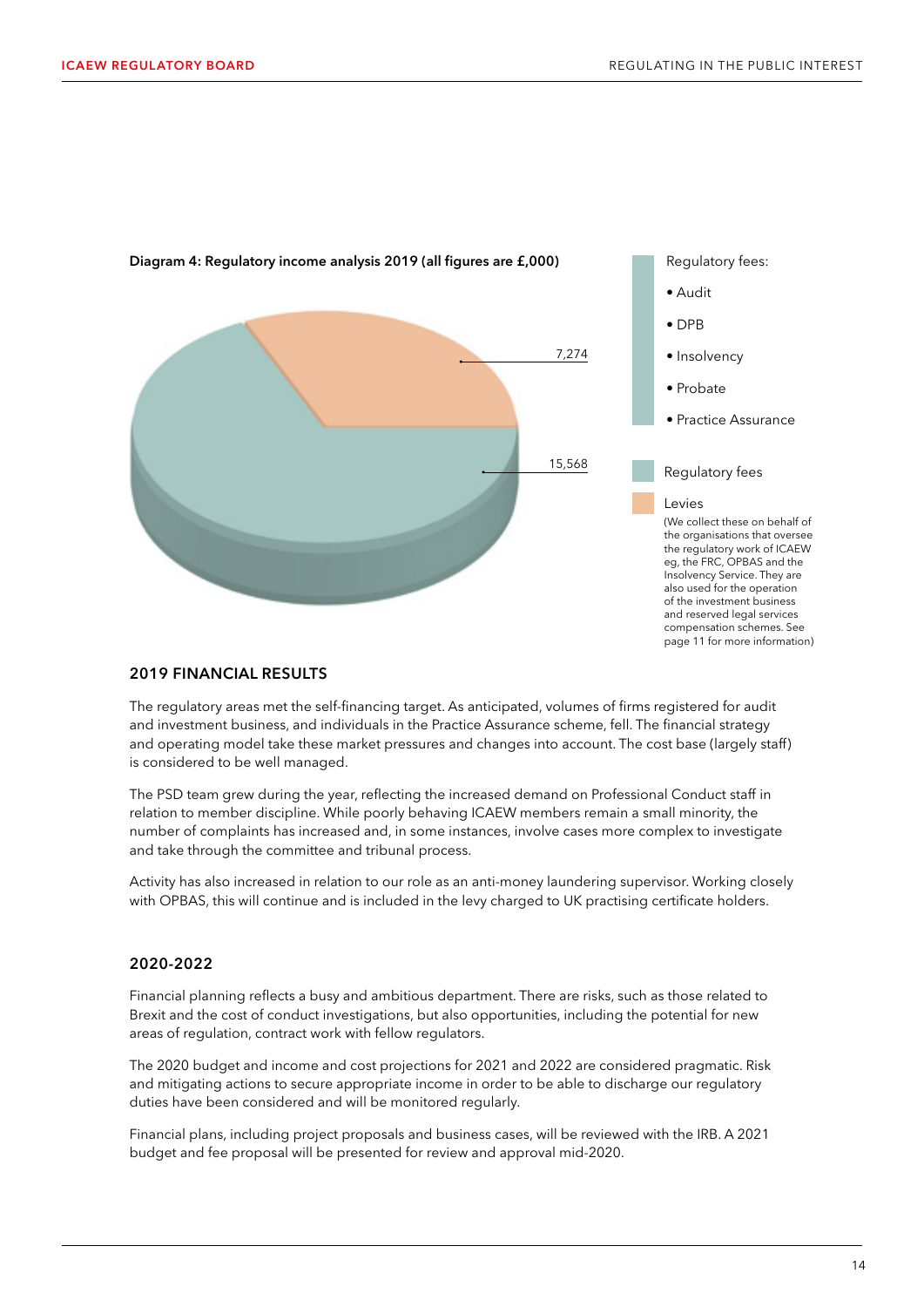# <span id="page-16-0"></span>*Appendices*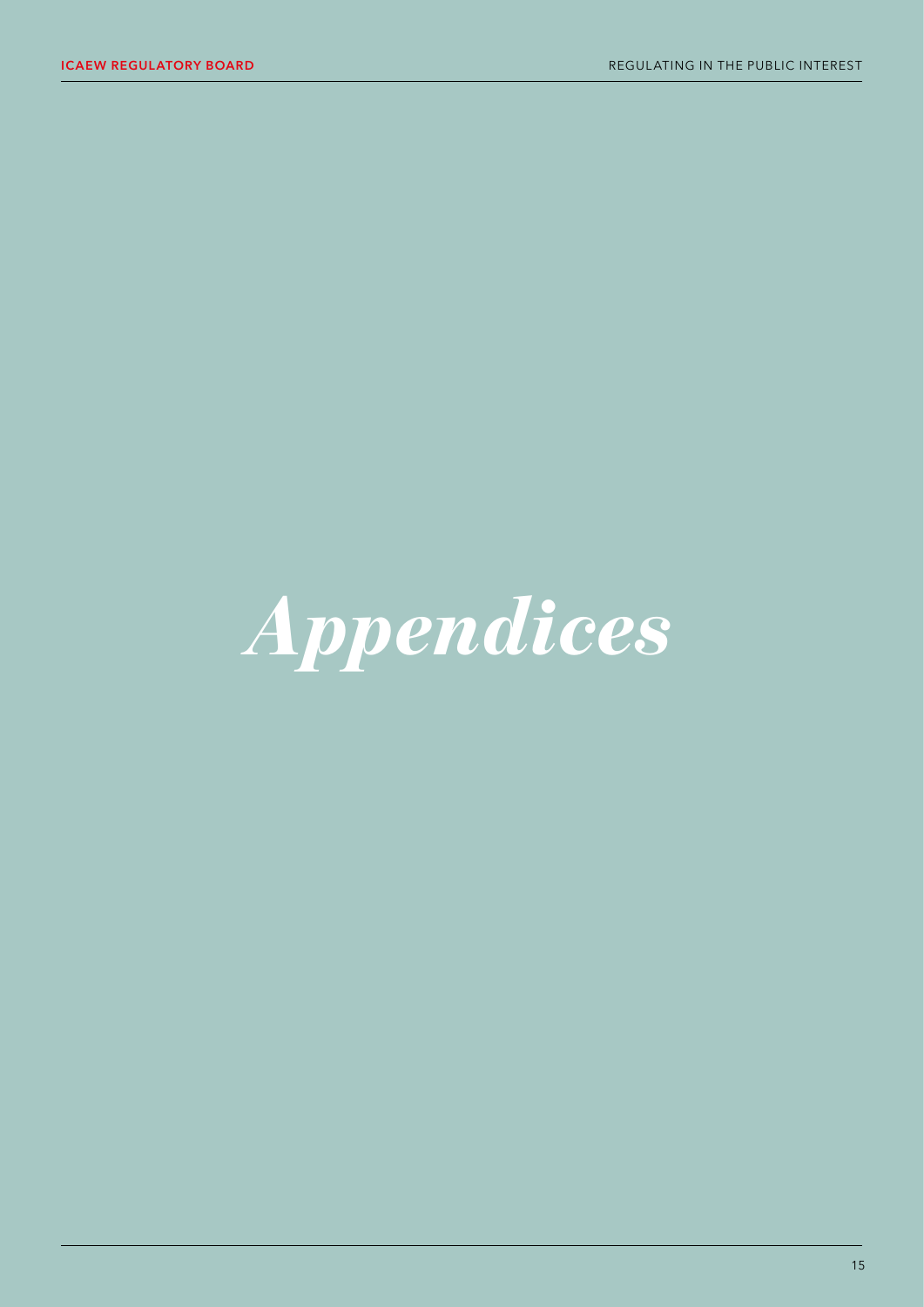# <span id="page-17-0"></span>*Appendix 1: IRB members 2019/2020*

The IRB has 12 members including the chair and is formed of an equal number of lay members (someone who is not and never has been a member, affiliate or employee of ICAEW or any other accountancy body) and non-lay members (ICAEW Chartered Accountants).

At the end of 2019, Pauline Wallace (non-lay member) and John Milsom (non-lay member) retired from the board. Asif Patel (non-lay member) and Thomas Palm (non-lay member) have replaced Pauline Wallace and John Milson on the IRB in 2020.

The current IRB board members are listed below:



Michael Caplan QC (Chair) Lay member Term ends Nov 2021



David Chitty Non-lay member Term ends Dec 2020



Ian Leigh Lay member Term ends Dec 2020



Michael Sufrin Non-lay member Term ends Dec 2021



Philip Nicol-Gent (Vice-Chair) Lay member Term ends Dec 2021



Christine Fraser Lay member Term ends Dec 2020



Thomas Palm\* Non-lay member Term ends Dec 2022



Jane Titley Non-lay member Term ends Dec 2021



Steve Barrow Lay member Term ends Dec 2021



Andrew Goldsworthy Non-lay member Term ends Dec 2021



Asif Patel\* Non-lay member Term ends Dec 2022



Ann Wright Lay member Term ends Dec 20202

Members of the ICAEW Board or Council may not be members of IRB. There is a cooling off period of at least one year between ceasing to be a member of Council and ICAEW Board and taking up membership of the IRB. In addition, members of the IRB cannot also be members of other ICAEW regulatory committees.

Further information about the IRB including our terms of reference and biographies of IRB members is available at [icaew.com/irb](http://icaew.com/irb)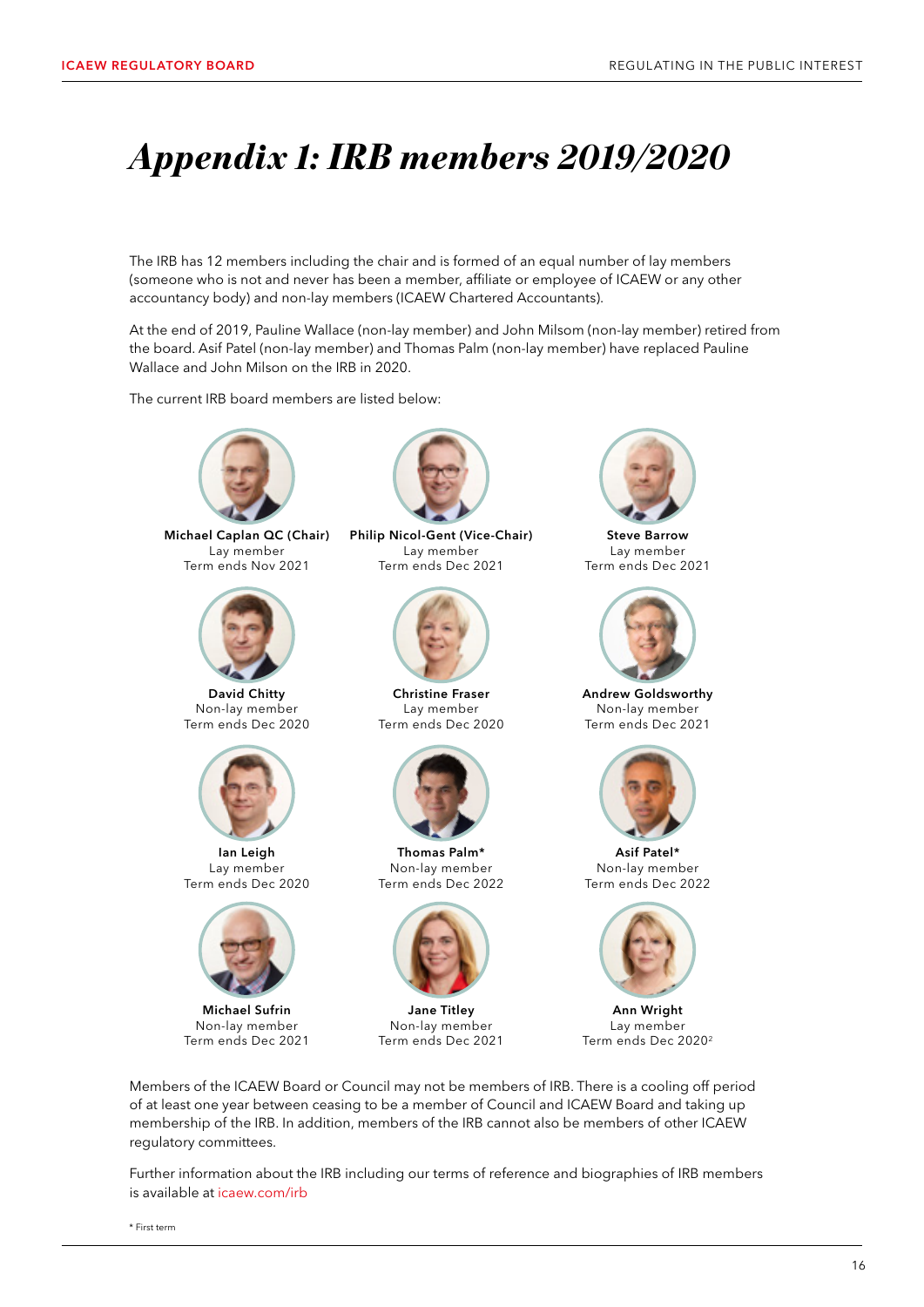# <span id="page-18-0"></span>*Appendix 2: IRB meetings in 2019*

| <b>IRB MEETING DATES 2019</b> |
|-------------------------------|
| 5 February                    |
| 9 April                       |
| 18 June                       |
| 2 October                     |
| 10 December                   |

All meetings were quorate.

IRB members' attendance at IRB meetings is set out below.

| <b>IRB ATTENDANCE AT MEETINGS</b> | <b>POSITION</b> | <b>ATTENDANCE</b> |
|-----------------------------------|-----------------|-------------------|
| <b>Steve Barrow</b>               | Lay             | 5/5               |
| Michael Caplan (Chair)            | Lay             | 5/5               |
| David Chitty                      | Non-lay         | 3/5               |
| <b>Christine Fraser</b>           | Lay             | 2/5               |
| Andrew Goldsworthy                | Non-lay         | 5/5               |
| lan Leigh                         | Lay             | 5/5               |
| John Milsom                       | Non-lay         | 5/5               |
| Philip Nicol-Gent (Vice Chair)    | Lay             | 5/5               |
| Michael Sufrin                    | Non-lay         | 5/5               |
| Jane Titley                       | Non-lay         | 5/5               |
| Pauline Wallace                   | Non-lay         | 4/5               |
| Ann Wright                        | Lay             | 5/5               |

In addition, members of the IRB held and attended an IRB strategy away day and annual training day.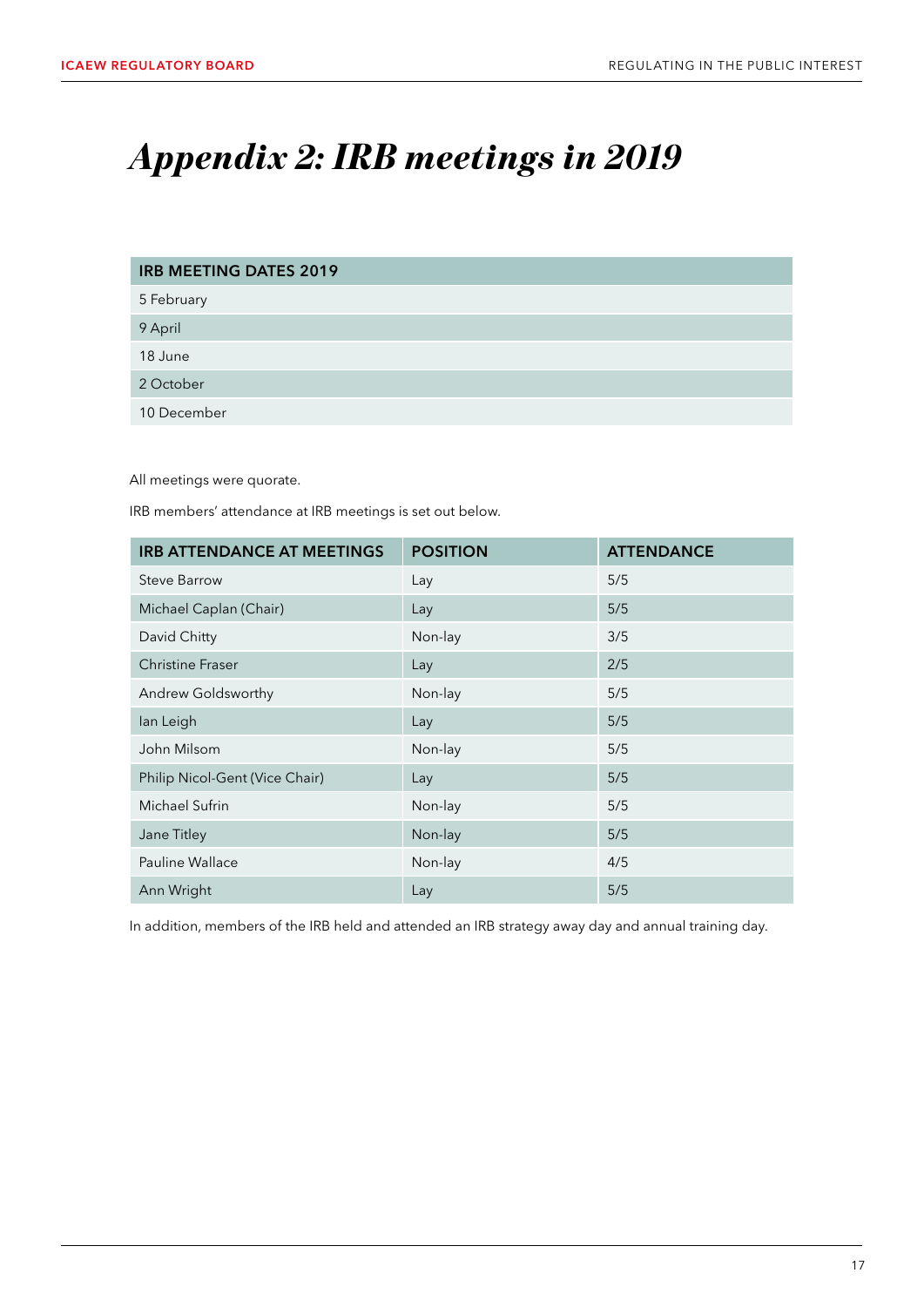# <span id="page-19-0"></span>*Appendix 3: Use of delegated powers by the IRB in 2019*

| <b>DATE OF IRB</b><br><b>MEETING</b> | <b>DECISION</b>                                                                                                            | <b>PARAGRAPH IN THE</b><br><b>IRB'S TERMS OF</b><br><b>REFERENCE</b> |
|--------------------------------------|----------------------------------------------------------------------------------------------------------------------------|----------------------------------------------------------------------|
| 5 February 2019                      | Approval of amendments to the legal services<br>memorandum of understanding                                                | 11(s)                                                                |
| 5 February 2019                      | Approval of various amendments to the<br>Disciplinary Bye-laws for recommendation to<br><b>ICAEW Board</b>                 | 11(g)                                                                |
| 5 February 2019                      | Approval of the guidance on public statements<br>under Disciplinary Bye-law 36.1                                           | 11(1)                                                                |
| 9 April 2019                         | Approval of changes to the Guidance on Sanctions                                                                           | 11(b)                                                                |
| 9 April 2019                         | Agreement of PSD's approach for responding to<br><b>OPBAS</b>                                                              | 11(t)                                                                |
| 18 June 2019                         | Approval of the regulatory and Practice Assurance<br>fees for 2020.                                                        | 11(h)                                                                |
| 18 June 2019                         | Approval of a complainants' code of conduct                                                                                | 11(b)                                                                |
| 18 June 2019                         | Introduction of sanctioning powers for the Practice<br><b>Assurance Committee</b>                                          | 11(j)                                                                |
| 18 June 2019                         | Approval of a process for serious criminal<br>conviction complaints                                                        | 11(b)                                                                |
| 18 June 2019                         | Approval of amendments to the disciplinary<br>processes                                                                    | $11(b)$ , $11(l)$                                                    |
| 2 October 2019                       | Agreement to proposed changes to the<br>disciplinary framework                                                             | 11(g)                                                                |
| 2 October 2019                       | Agreement of the governance strategy                                                                                       | 11(g)                                                                |
| 2 October 2019                       | Approval of Project Light - phase 2                                                                                        | 11(a)                                                                |
| 2 October 2019                       | Approval of changes to the Audit Regulations                                                                               | 11(j)                                                                |
| 2 October 2019                       | Approval of an increase in the costs of disciplinary<br>hearings                                                           | 11(b)                                                                |
| 10 December 2019                     | Approval of changes to the scheme rules of the<br>Chartered Accountants Compensation Scheme -<br>updating the scheme rules | 11(f)                                                                |
| 10 December 2019                     | Approval of changes to the PII Regulations                                                                                 | 11(j)                                                                |
| 10 December 2019                     | Approval of changes to the Insurers' Agreement                                                                             | 11(f)                                                                |
| 10 December 2019                     | Agreement to consult on changes to the Duty to<br>Report Misconduct                                                        | 11 (I)                                                               |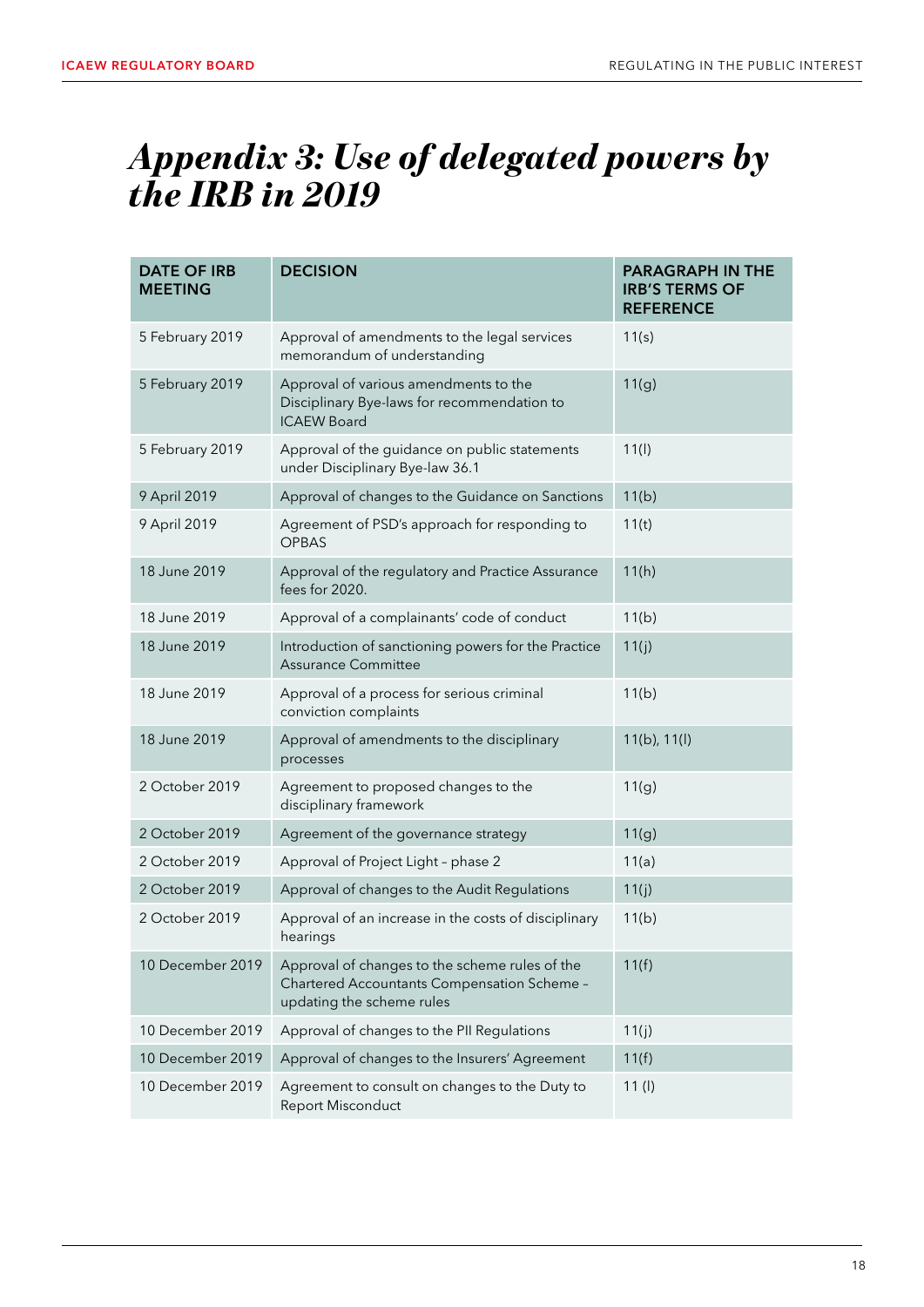# <span id="page-20-0"></span>*Appendix 4: IRB sub groups*

| <b>SUBJECT</b>    | <b>MEMBERS</b>            | <b>DATE CREATED</b> |
|-------------------|---------------------------|---------------------|
| AML project board | Philip Nicol-Gent (Chair) | 28 June 2019        |
|                   | Ann Wright                |                     |

| <b>SUBJECT</b>                                         | <b>MEMBERS</b> | <b>DATE CREATED</b> |
|--------------------------------------------------------|----------------|---------------------|
| Insolvency Code of Ethics and conflicts<br>of interest | lan Leigh      | 18 June 2019        |
|                                                        | John Milsom    |                     |
|                                                        | Michael Sufrin |                     |

| <b>SUBJECT</b>                      | <b>MEMBERS</b>           | <b>DATE CREATED</b> |
|-------------------------------------|--------------------------|---------------------|
| Review of the Disciplinary Bye-laws | Jane Titley              | 18 June 2019        |
|                                     | <b>Philip Nicol-Gent</b> |                     |
|                                     | Steve Barrow             |                     |

| <b>SUBJECT</b>                                        | <b>MEMBERS</b> | <b>DATE CREATED</b> |
|-------------------------------------------------------|----------------|---------------------|
| Review of insolvency regulation<br>(single regulator) | Ann Wright     | 18 June 2019        |
|                                                       | John Milsom    |                     |

| <b>SUBJECT</b>                                   | <b>MEMBERS</b>           | <b>DATE CREATED</b> |
|--------------------------------------------------|--------------------------|---------------------|
| Disciplinary Bye-law changes<br>(detail/wording) | Ann Wright               | 9 April 2019        |
|                                                  | Michael Caplan           |                     |
|                                                  | <b>Philip Nicol-Gent</b> |                     |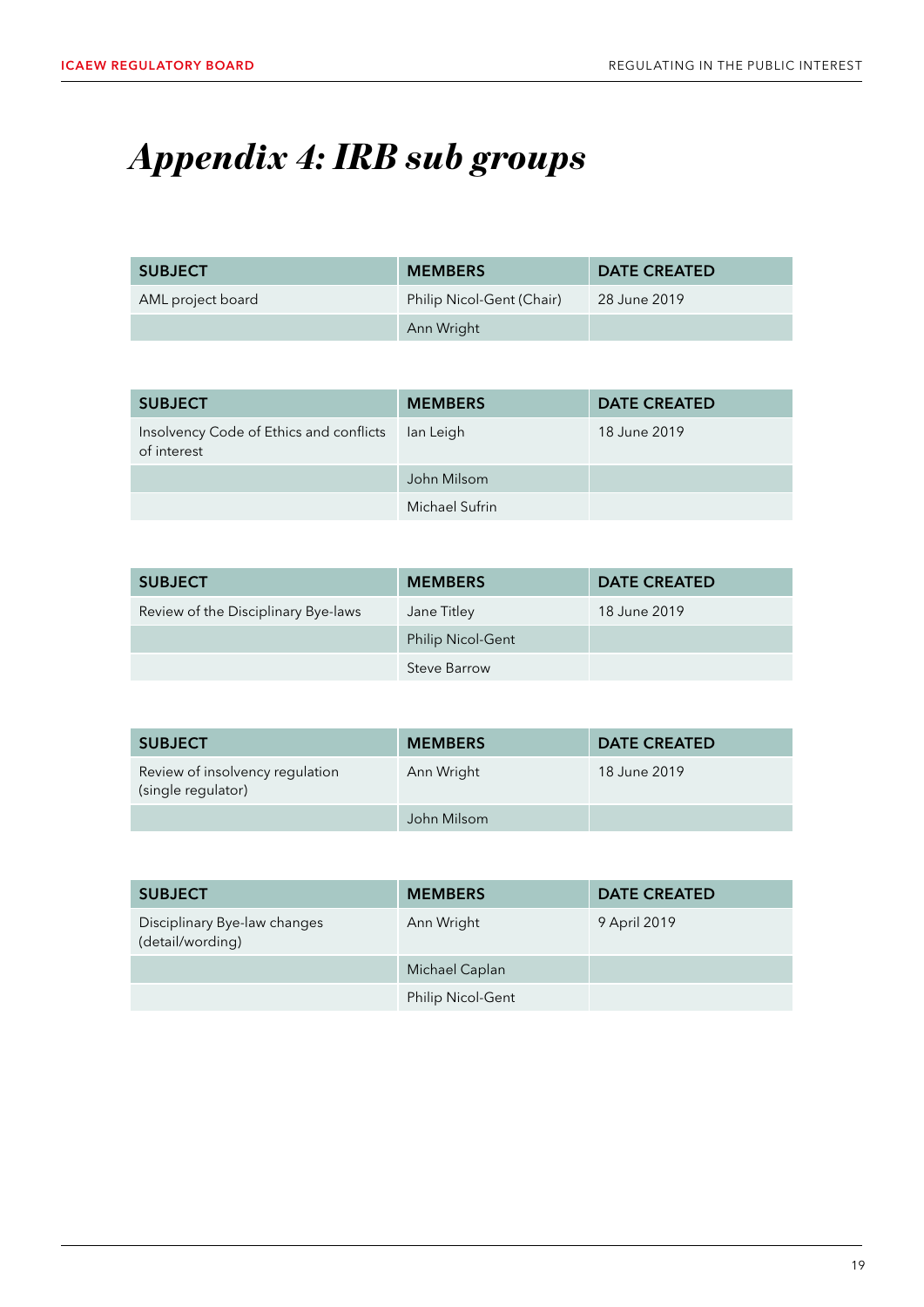| <b>SUBJECT</b>         | <b>MEMBERS</b>      | <b>DATE CREATED</b> |
|------------------------|---------------------|---------------------|
| IRB terms of reference | Chris Fraser        | 9 April 2019        |
|                        | John Milsom         |                     |
|                        | Michael Sufrin      |                     |
|                        | <b>Steve Barrow</b> |                     |

| <b>SUBJECT</b>                                                              | <b>MEMBERS</b>  | <b>DATE CREATED</b> |
|-----------------------------------------------------------------------------|-----------------|---------------------|
| Audit Regulations, <sup>1</sup> annual returns and<br>audit regulatory plan | Ann Wright      | 5 February 2019     |
|                                                                             | John Milsom     |                     |
|                                                                             | Michael Caplan  |                     |
|                                                                             | Pauline Wallace |                     |

1 Added to scope of sub group 18 June 2019

| <b>SUBJECT</b> | <b>MEMBERS</b>           | <b>DATE CREATED</b> |
|----------------|--------------------------|---------------------|
| Project Light  | Ann Wright               | 17 April 2018       |
|                | Michael Sufrin           |                     |
|                | <b>Philip Nicol-Gent</b> |                     |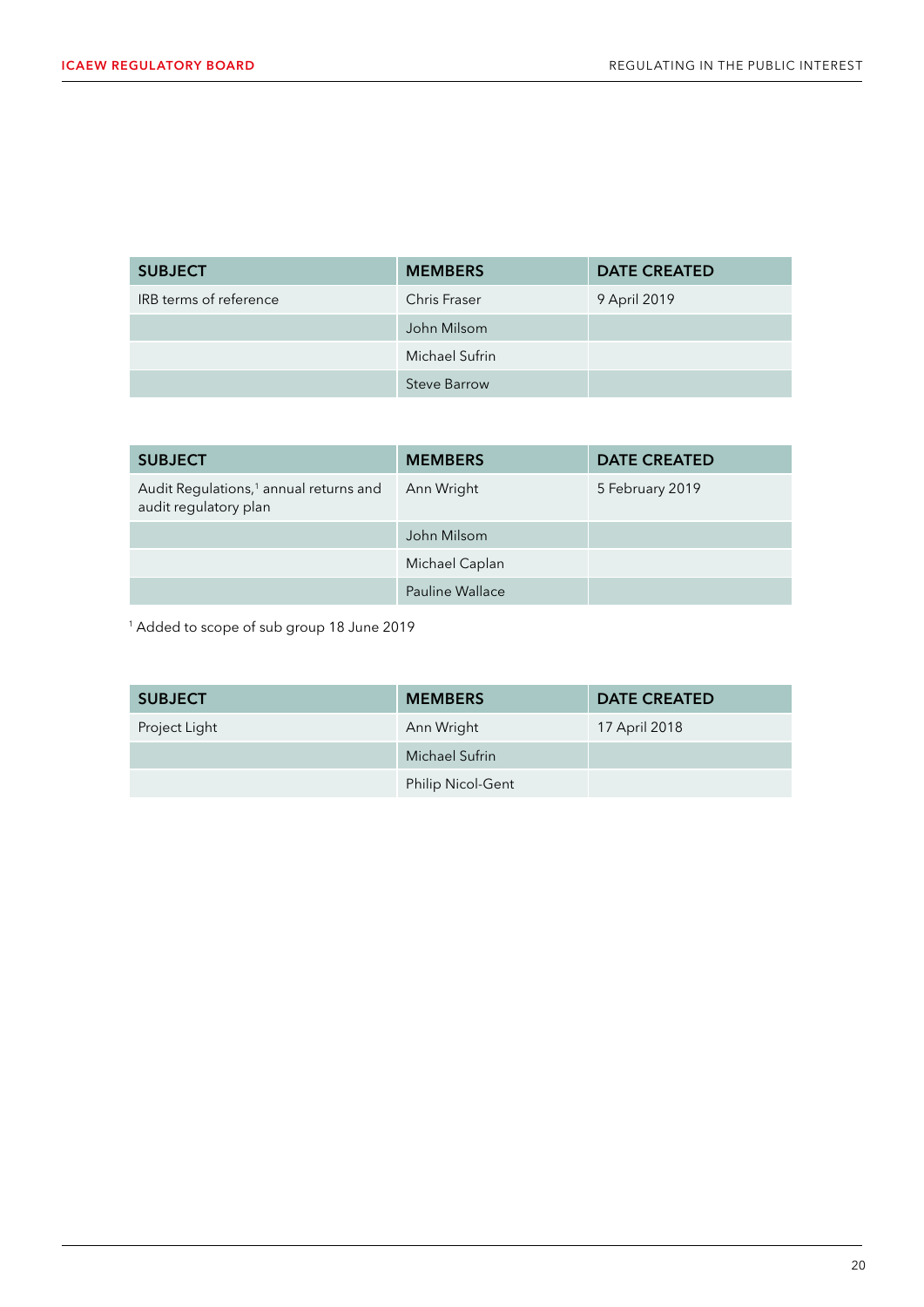# <span id="page-22-0"></span>*Appendix 5: Supervisory bodies*

The IRB has oversight over ICAEW's supervisory relationships with the following organisations:

- Financial Reporting Council (statutory audit and local public audit)
- Irish Auditing and Accountancy Supervisory Authority (audit and accountancy)
- Financial Conduct Authority (designated professional body)
- Insolvency Service (GB and NI) (insolvency)
- Legal Services Board (legal services)
- OPBAS (anti-money laundering)
- Civil Aviation Authority (ATOL returns)
- Isle of Man Financial Services Authority (audit)
- Jersey Financial Services Commission (audit)
- The Commerce and Employment Department of The States of Guernsey (audit)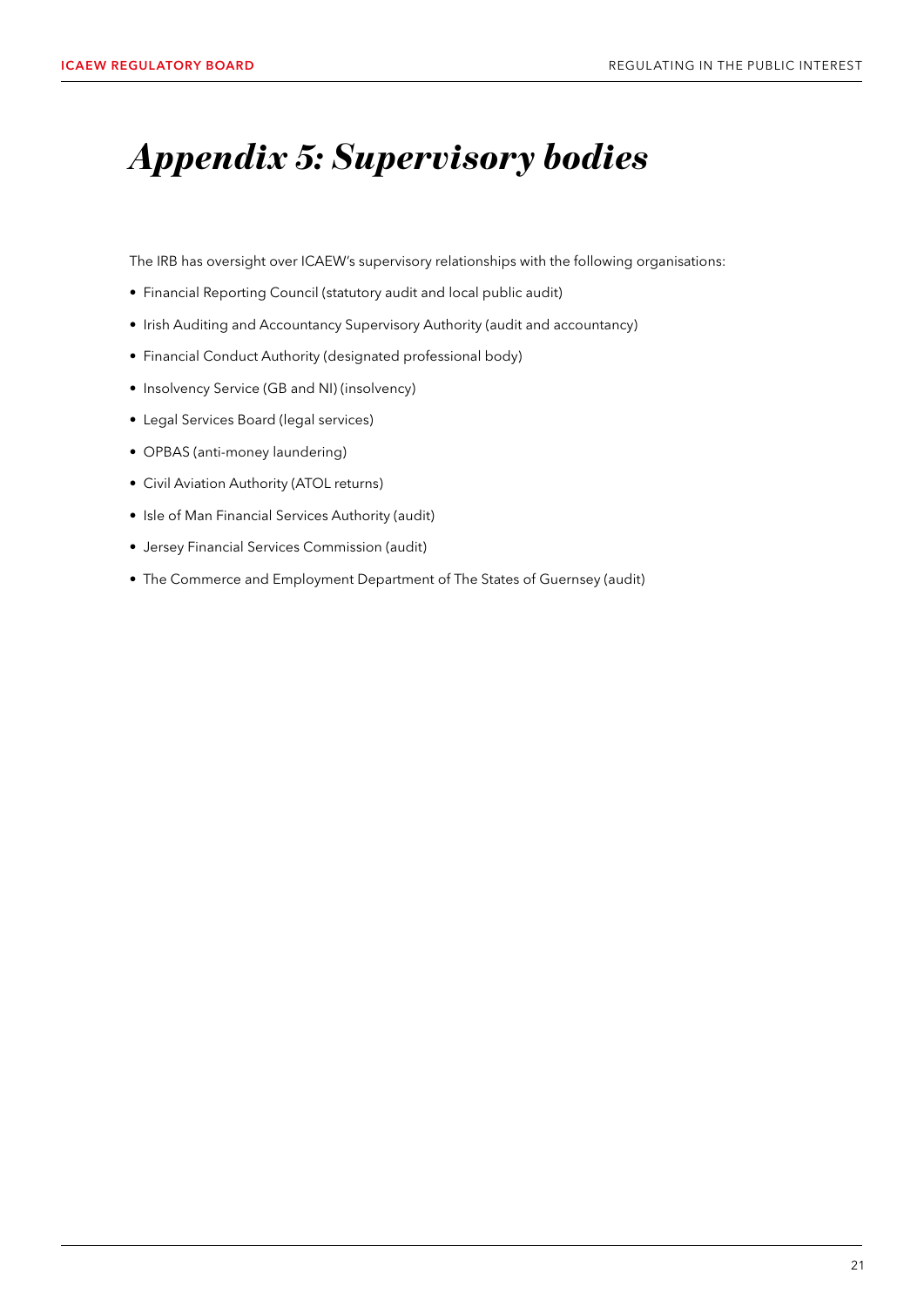<span id="page-23-0"></span>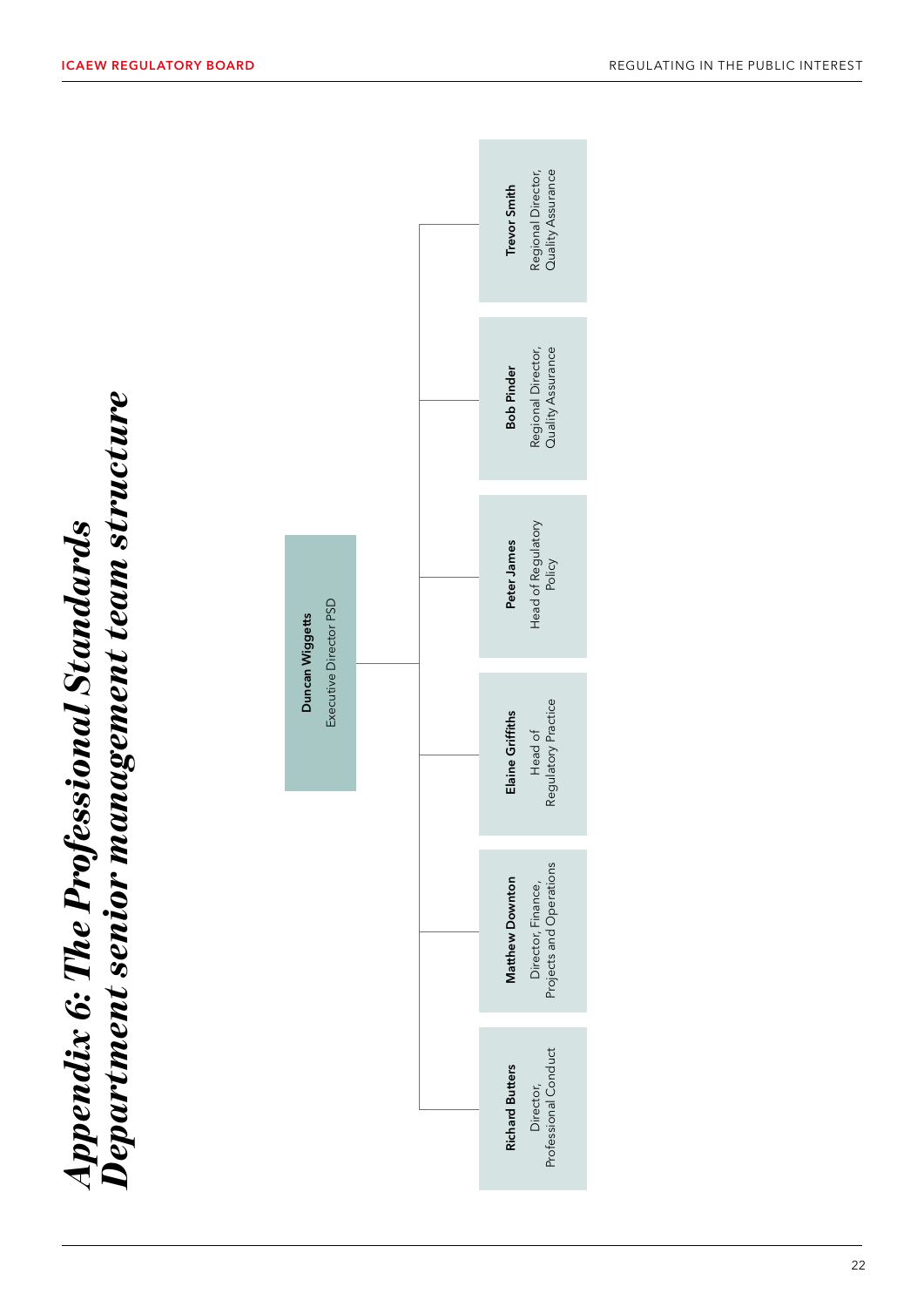<span id="page-24-0"></span>

| <b>ICAEW COUNCIL</b>                                                                   |                                   |                                                         | ICAEW BOARD                                                                      |                                                                             | AND REPRESENTATIVE<br>PROFESSIONAL BODY<br><b>ICAEW MEMBERSHIP</b> |                                         |
|----------------------------------------------------------------------------------------|-----------------------------------|---------------------------------------------------------|----------------------------------------------------------------------------------|-----------------------------------------------------------------------------|--------------------------------------------------------------------|-----------------------------------------|
| Delegation of regulatory and disciplinary functions<br>Liaison Group to resolve issues |                                   | COMMITTEE<br><b>FITNESS</b>                             | individual is fit to<br>face disciplinary<br>Assesses if an<br>proceedings'      | Committee Secretary                                                         | PROFESSIONAL<br>CONDUCT                                            | PSD Executive Director                  |
|                                                                                        | PROFESSIONAL STANDARDS COMMITTEES | AND APPEALS<br><b>DISCIPLINARY</b><br><b>COMMITTEES</b> | Investigation<br>Disciplinary<br>Appeals<br>Review                               | Investigations                                                              | <b>BUSINESS</b><br>SUPPORT                                         |                                         |
|                                                                                        |                                   | PROFESSIONAL<br>INSURANCE<br>INDEMNITY                  | COMMITTEE                                                                        | Applications<br>(including probate)                                         | REGULATORY<br>PRACTICE                                             |                                         |
| <b>ICAEW REGULATORY</b><br><b>BOARD (IRB)</b>                                          |                                   | • Audit                                                 | · Investment<br>Insolvency<br>Assurance<br>business<br>· Practice                |                                                                             |                                                                    | PROFESSIONAL STANDARDS DEPARTMENT TEAMS |
|                                                                                        |                                   | REGULATORY AND ASSURANCE<br>COMMITTEES<br>· Probate     | This committee<br>Services Board,<br>by the Legal<br>not the IRB)<br>is overseen | responsibilities)<br>supervisory<br>Monitoring<br>PII and AMI<br>(including | ASSURANCE<br>QUALITY                                               |                                         |
|                                                                                        |                                   |                                                         |                                                                                  | <b>IRB</b> Secretary                                                        | <b>REGULATORY</b><br><b>POLICY</b>                                 |                                         |



*Appendix 7: The Professional Standards* 

**Appendix 7: The Professional Standards<br>Department governamce structure** 

*Professional Standards' Department Governance*

*Department governance structure*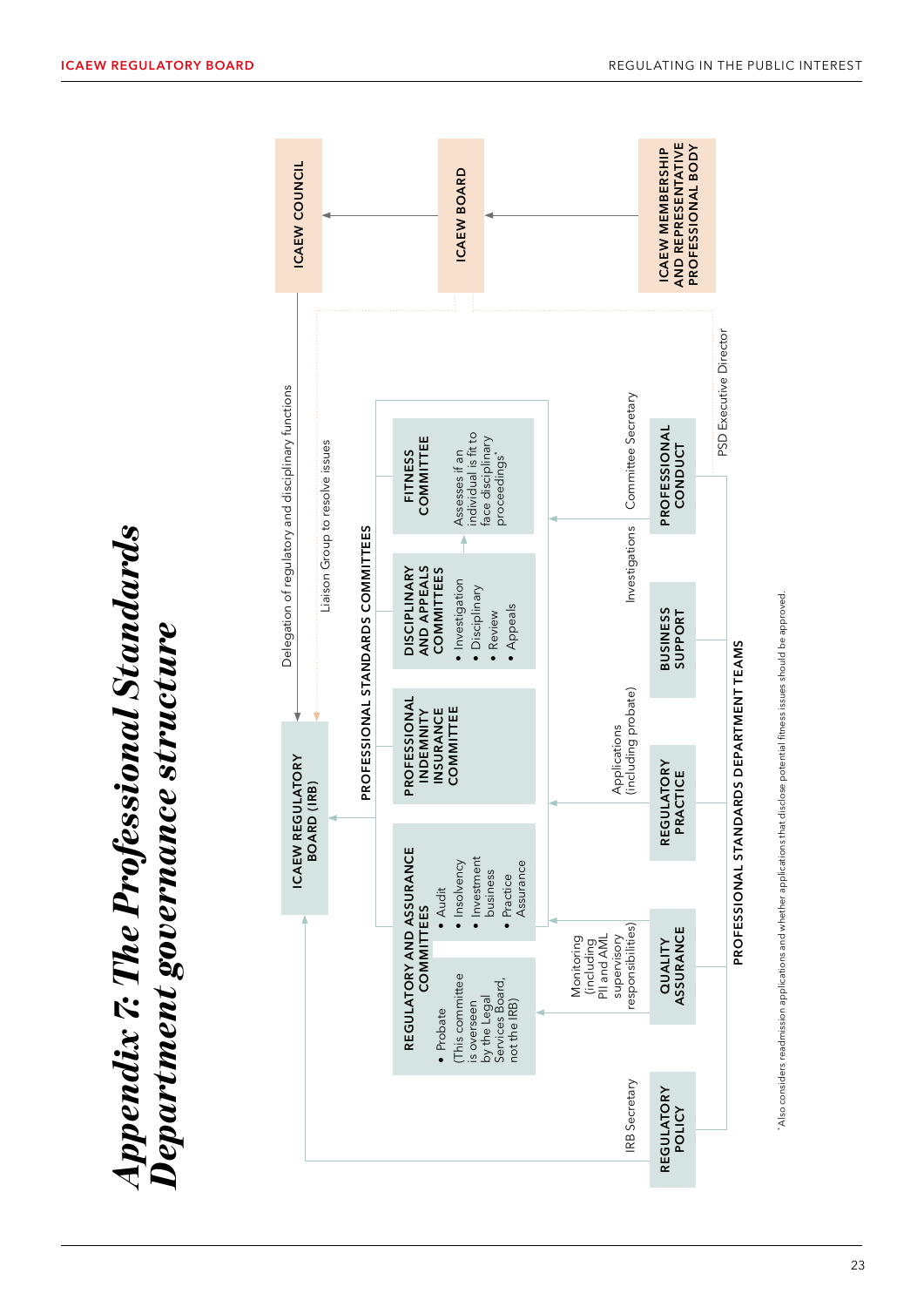<span id="page-25-0"></span>

|              | INDEPENDENT REVIEWER<br>OF COMPLAINTS | Review IC decision if complainant<br>does not accept outcome. |                                       | COMMITTEE (DC)<br><b>DISCIPLINARY</b> | respondent or respondent firm.<br>Consider complaints against                                    |                        | APPEAL COMMITTEE*                      | and respondent firms firms against<br>Consider appeals by respondents<br>FC, RC and DC decisions.                                                                                                     |                                                                                                                                                                                                                             | be reviewed by the RC but not by the Appeal Committee.<br>** Decisions relating to referrals from the PII Committee can                            |
|--------------|---------------------------------------|---------------------------------------------------------------|---------------------------------------|---------------------------------------|--------------------------------------------------------------------------------------------------|------------------------|----------------------------------------|-------------------------------------------------------------------------------------------------------------------------------------------------------------------------------------------------------|-----------------------------------------------------------------------------------------------------------------------------------------------------------------------------------------------------------------------------|----------------------------------------------------------------------------------------------------------------------------------------------------|
|              |                                       |                                                               |                                       | COMMITTEE (IC)<br>INVESTIGATION       | respondent and respondent firms.<br>Consider complaints against<br>Serious cases referred to DC. |                        |                                        |                                                                                                                                                                                                       | applications and whether applications that disclose potential fitness issues should be approved.<br>Assesses if an individual is fit to face disciplinary proceedings. Also considers readmission<br>FITNESS COMMITTEE (FC) |                                                                                                                                                    |
|              | PRACTICE ASSURANCE<br>COMMITTEE       | Considers reports following<br>Practice Assurance visits.     |                                       | INVESTIGATION<br><b>DEPARTMENT</b>    | respondent firm's past conduct.<br>Investigate respondent or                                     | PII COMMITTEE (PIIC)** | REVIEW COMMITTEE (RC)                  | members who disagree with an<br>AR, ILC, PC, PIIC or IBC decision.<br>Hear applications by firms or                                                                                                   |                                                                                                                                                                                                                             | * Appeals relating to probate will be referred to the General<br>Regulatory Council of the First Tier Tribunal and not to the<br>Appeal Committee. |
| <b>START</b> | PROBATE COMMITTEE (PC)*               |                                                               | AUDIT REGISTRATION COMMITTEE<br>(ARC) |                                       | INSOLVENCY LICENSING COMMITTEE<br>(ILC)                                                          |                        | INVESTMENT BUSINESS<br>COMMITTEE (IBC) | regulatory action is needed or if a matter<br>review monitoring reports and decide if<br>authorise individuals / firms to carry out<br>should be referred to the investigation<br>regulated activity. | department.                                                                                                                                                                                                                 | Professional Standards committees process<br>Complainant does not accept outcome<br>Respondent or respondent firm                                  |

*Appendix 8: The Professional Standards* 

**Appendix 8: The Professional Standards<br>Department committees structure** 

*Department committees structure* 

*Department committees structur*